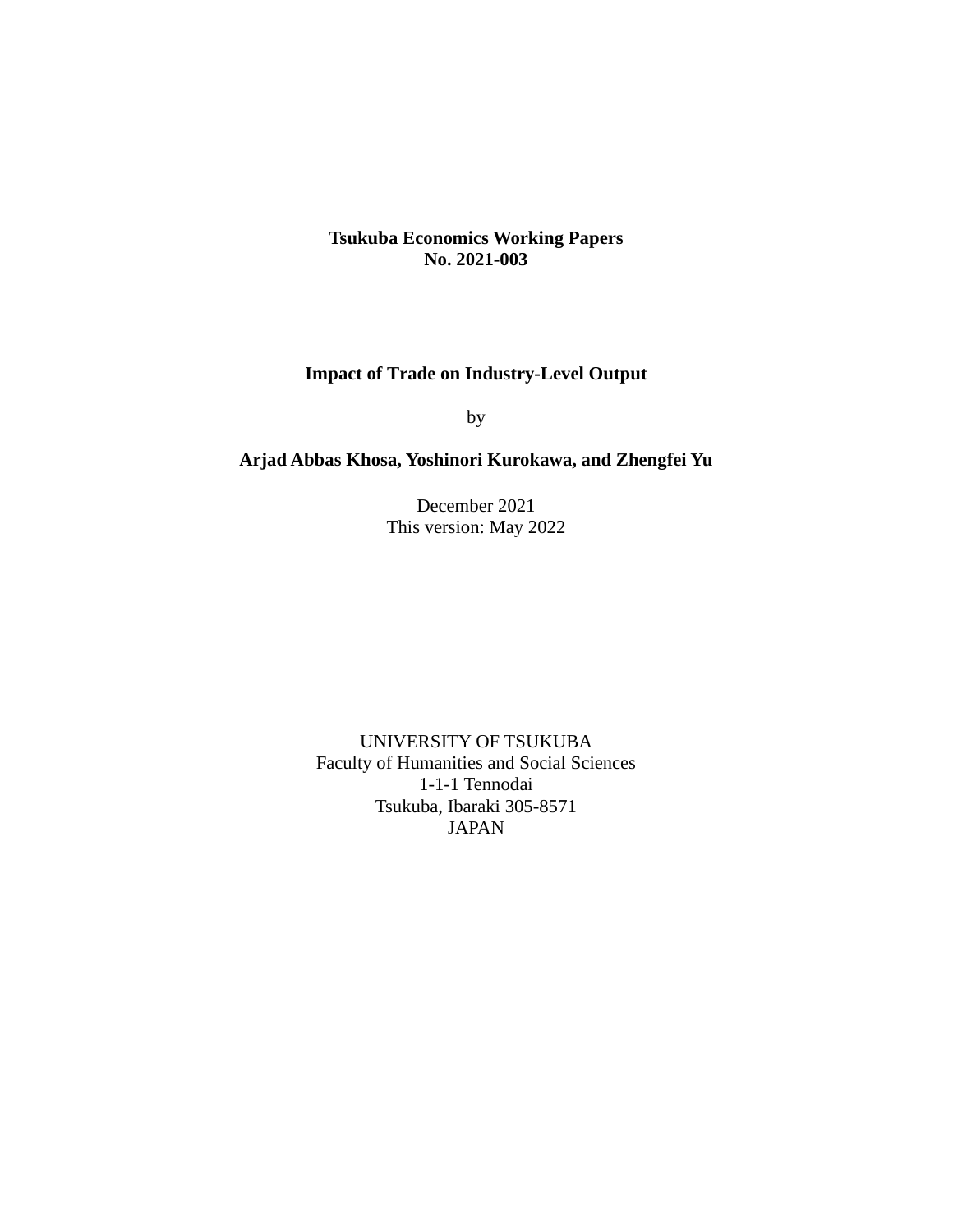# Impact of Trade on Industry-Level Output

Arjad Abbas Khosa[\\*](#page-1-0)

Yoshinori Kurokawa[†](#page-1-1)

Zhengfei Yu[‡](#page-1-2)

May 12, 2022

## **Abstract**

Does a country's trade significantly increase industry-level output? Are the impacts larger for differentiated industries than for homogeneous industries? To empirically answer these questions, we extend in two ways the Frankel and Romer (1999) method, which uses the geographical component of trade as an instrument. First, while Frankel and Romer look at impacts on the country-level output, we look at those on the industry-level output. Second, we introduce the index of an industry's differentiation based on Rauch (1999). Using a twostage least square estimation and data for 20 manufacturing industries and 99 countries in 2015, we find that a country's trade significantly positively affects industry-level output and output per worker and the impacts are larger for the more differentiated industries.

*JEL classification*: F1, F4, O4

*Keywords*: Trade, Industry-level output, Differential impacts

<span id="page-1-0"></span><sup>\*</sup> Federal Board of Revenue (FBR) Pakistan. E-mail: arjad.khosa86@gmail.com.

<span id="page-1-1"></span><sup>†</sup> Faculty of Humanities and Social Sciences, University of Tsukuba. 1-1-1 Tennodai, Tsukuba, Ibaraki 305- 8571, Japan. E-mail: [kurokawa.yoshi.fw@u.tsukuba.ac.jp.](mailto:kurokawa.yoshi.fw@u.tsukuba.ac.jp)

<span id="page-1-2"></span><sup>‡</sup> Faculty of Humanities and Social Sciences, University of Tsukuba. 1-1-1 Tennodai, Tsukuba, Ibaraki 305- 8571, Japan. E-mail: [yu.zhengfei.gn@u.tsukuba.ac.jp.](mailto:kurokawa.yoshi.fw@u.tsukuba.ac.jp)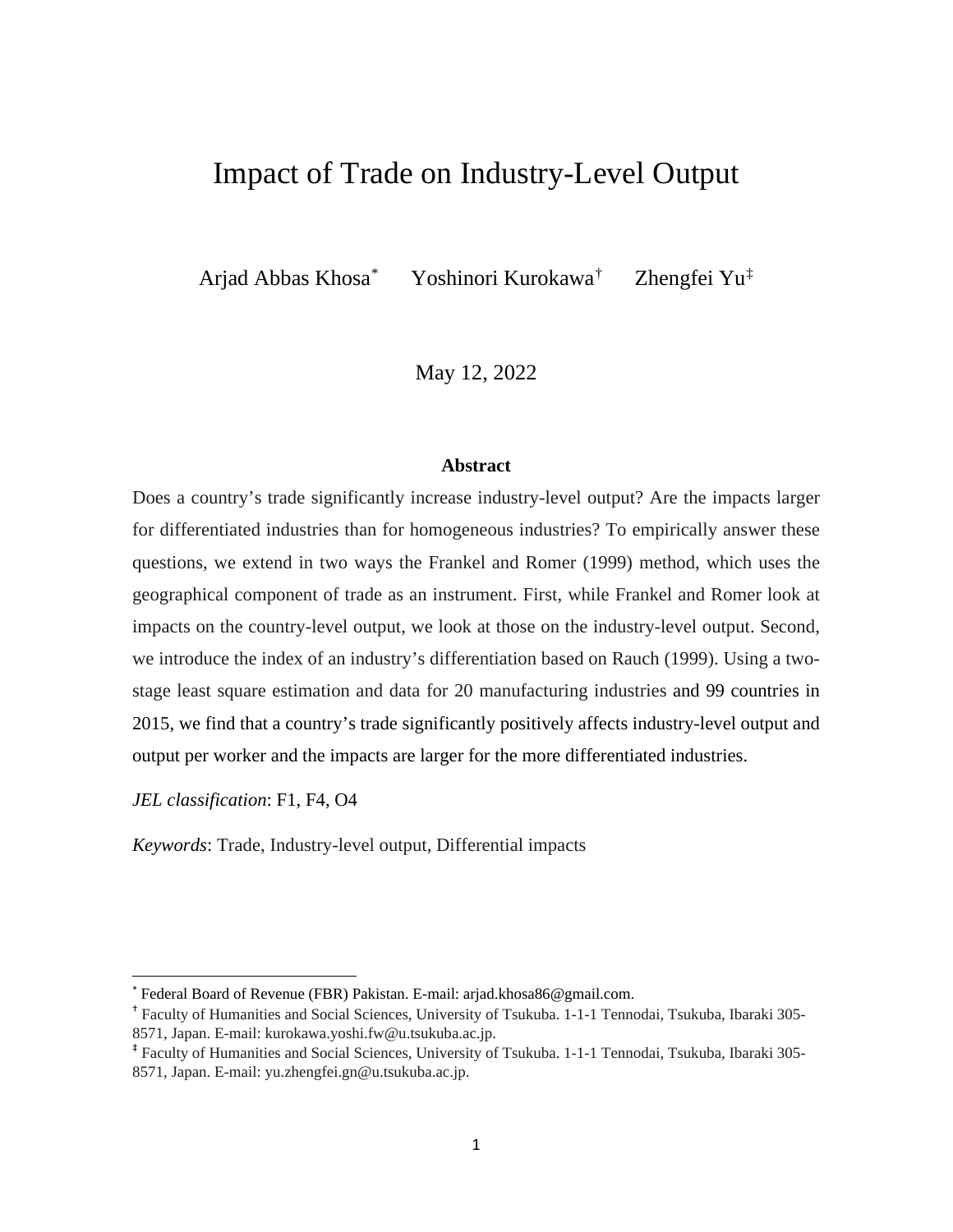## **1. Introduction**

#### **1.1 Motivation**

Whether trade causes growth has been an important and well-debated question in the trade literature for several decades. A number of studies have empirically answered this question by examining the impact of trade on output at the country level. However, establishing a causal relationship between trade and income has been difficult due to the endogeneity issue that aggregate trade causes growth in national income or rich countries trade more because of a high level of production. Frankel and Romer (1999) investigate the effect of trade on income at the country level for 63 countries in 1985, accounting for the endogeneity of trade. They estimate a cross-country regression of income per person on geographic components of countries' trade and conclude that the trade has a significant positive impact on the national income. Building upon the Frankel-Romer econometric methodology, Irwin and Terviö (2002) test the trade–income relationship using the data for the pre-World War I, the interwar, and the different post-war periods and confirm that even after accounting for the endogeneity of trade, countries that trade more have higher incomes.

The aforementioned studies examine the impact on the country-level output. However, when policy makers debate trade liberalization, the worry could be not only over the increase in aggregate output but also over the unequal impacts across industries.<sup>[1](#page-2-0)</sup> In fact, recent trade studies imply that trade can increase output at the industry level and the impacts can differ across industries. The Melitz (2003) model implies that, through intra-industry reallocation of resources, trade can increase the aggregate productivity of industry and thus increase the output at the industry level. Moreover, Chaney (2008) shows, using an extended Melitz model, that the effect of trade liberalization is larger for differentiated industries than for

<span id="page-2-0"></span><sup>&</sup>lt;sup>1</sup> We share the similar spirit with Kehoe et al. (2015). Although their interest is in the impact on exports of trade liberalization, Kehoe et al. (2015) argue that policy makers' worry is not over the aggregate increase but over the unequal impacts across industries.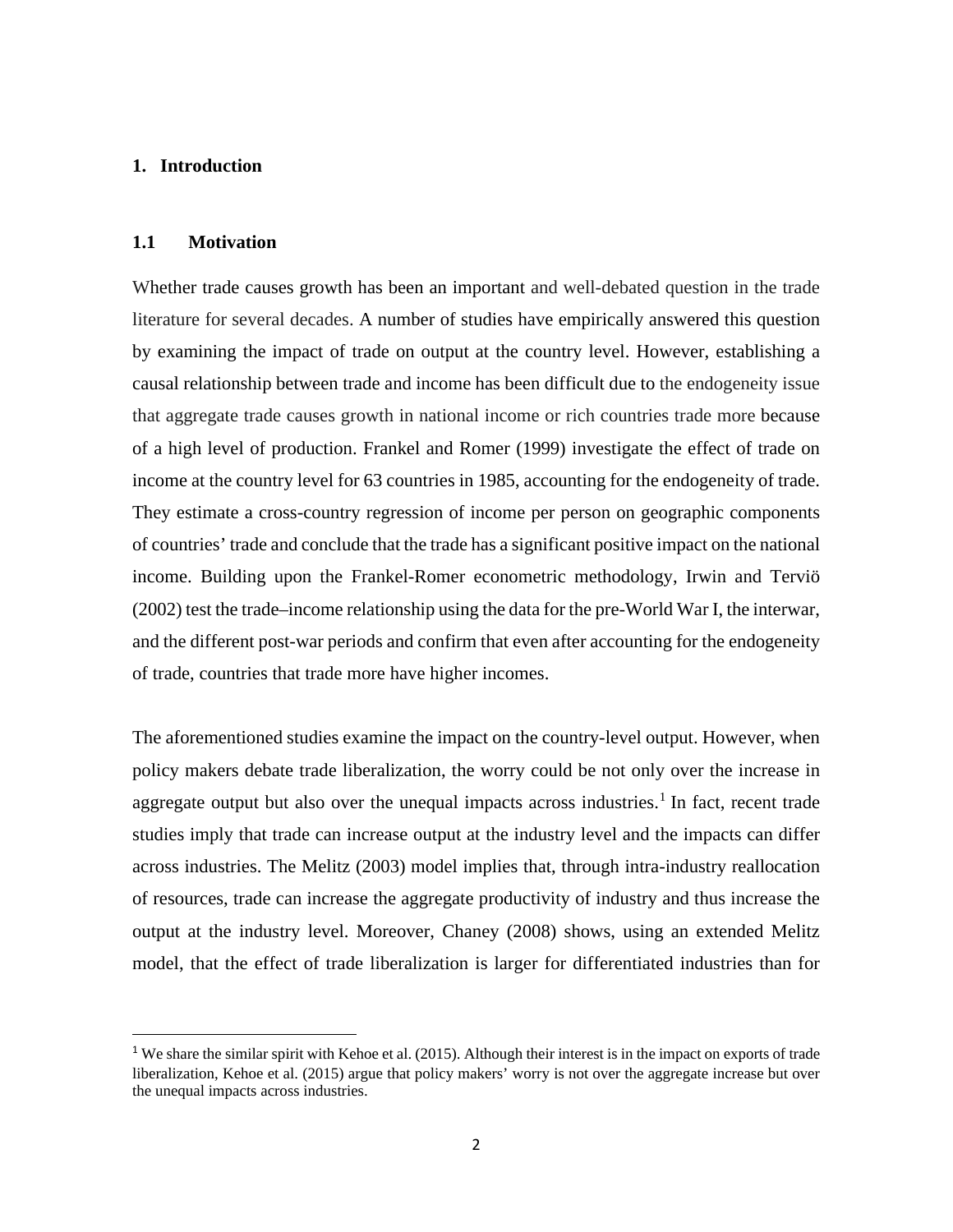homogeneous industries. Impacts of a country's trade on industry-level output, however, have been uncharted in the empirical literature of trade and growth.

#### **1.2. Research Question**

Thus, motivated by Melitz (2003) and Chaney (2008), this paper now raises the following questions:

- i. Does a country's trade significantly increase industry-level output?
- ii. Are the impacts larger for differentiated industries than for homogeneous industries?

To empirically answer these questions, this paper estimates the impact of *country-level* trade on *industry-level* output using data for 99 countries and 20 manufacturing industries for the year 2015. To evaluate the possibly different trade impacts across industries, we construct and include in our regressions an index that measures the degree of differentiation in each industry. This allows us to examine if the trade impacts on industry output are larger for industries with higher differentiation.

To address the endogeneity in the trade, we follow Frankel and Romer (1999)'s two-stage least square (2SLS) estimation strategy that uses the geographical component of trade as an instrument variable. To be specific, the key instrument variable, the predicted trade share in GDP of a country, is constructed from estimating a gravity equation of bilateral trade with the geographical characteristics and then aggregating the estimates over its trade partners. Then we use the predicted trade share and its interaction with the industry differentiation index to instrument our endogenous trade variable and its interaction with the index. As a robustness check, we also conduct an industry-by-industry estimation by applying the crosscountry regression for each of the 20 manufacturing industries.

## **1.3. Main Results**

Our main results are as follows.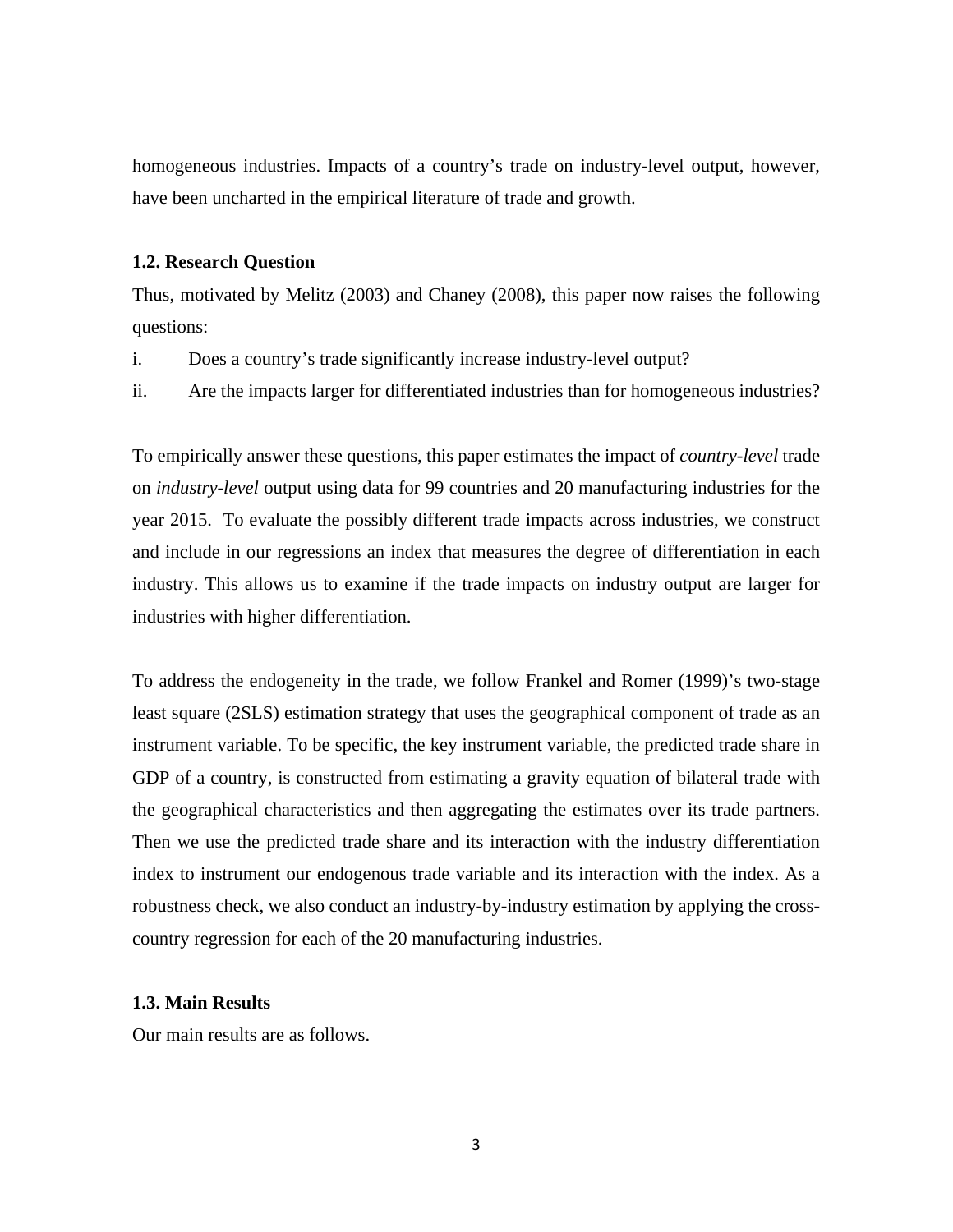- i. All the geographical variables are theoretically consistent and significant, implying that results are conventional. The areas of a country and its trading partner negatively and significantly affect bilateral trade implying high intra-country trade, whereas the populations of both countries affect the bilateral trade positively and significantly.
- ii. A country's constructed trade share in GDP from the gravity model is a strong instrument for the actual overall trade share in GDP. This implies that geographical location plays a critical role in shaping the actual trade volume.
- iii. The impact of a country's trade on industrial output is positive and significant. One percent point increase in the trade/GDP ratio increases industrial output by 3.008%.
- iv. The impact of a country's trade on industrial output per worker is also positive and significant. One percentage point increase in the trade/GDP ratio increases industrial output per worker by 1.698%.
- v. The impacts of a country's trade on industrial output and industrial output per worker increase with the degree of differentiation in the manufacturing industries.

#### **1.4. Literature Review and Value-added**

There are several empirical studies that examine growth and international trade at the country level. It, however, is difficult to establish a causal relationship between trade and income due to an endogeneity problem. Frankel and Romer (1999) use a geographic instrument to identify a positive impact of trade on income.<sup>[2](#page-4-0)</sup> Their cross-sectional estimates for the year 1985 for 63 countries suggest that the impact of geography-based differences in trade is quantitatively large. Moreover, they compare the regression estimates from the OLS with the instrumental variable least square (IVLS) estimates of trade–income relationships and find that OLS estimates do not overstate the impact of trade. Irwin and Terviö (2002) confirm the validity of the findings of Frankel and Romer (1999) for the pre-World War I, the inter-war, and the post-war periods and find that countries that trade more as a proportion of their GDP

<span id="page-4-0"></span><sup>&</sup>lt;sup>2</sup> Sachs and Warner (1995), Dollar (1992), and Edwards (1998) are also prominent studies that find a positive relationship between trade and income, although it is difficult to know the direction of causality.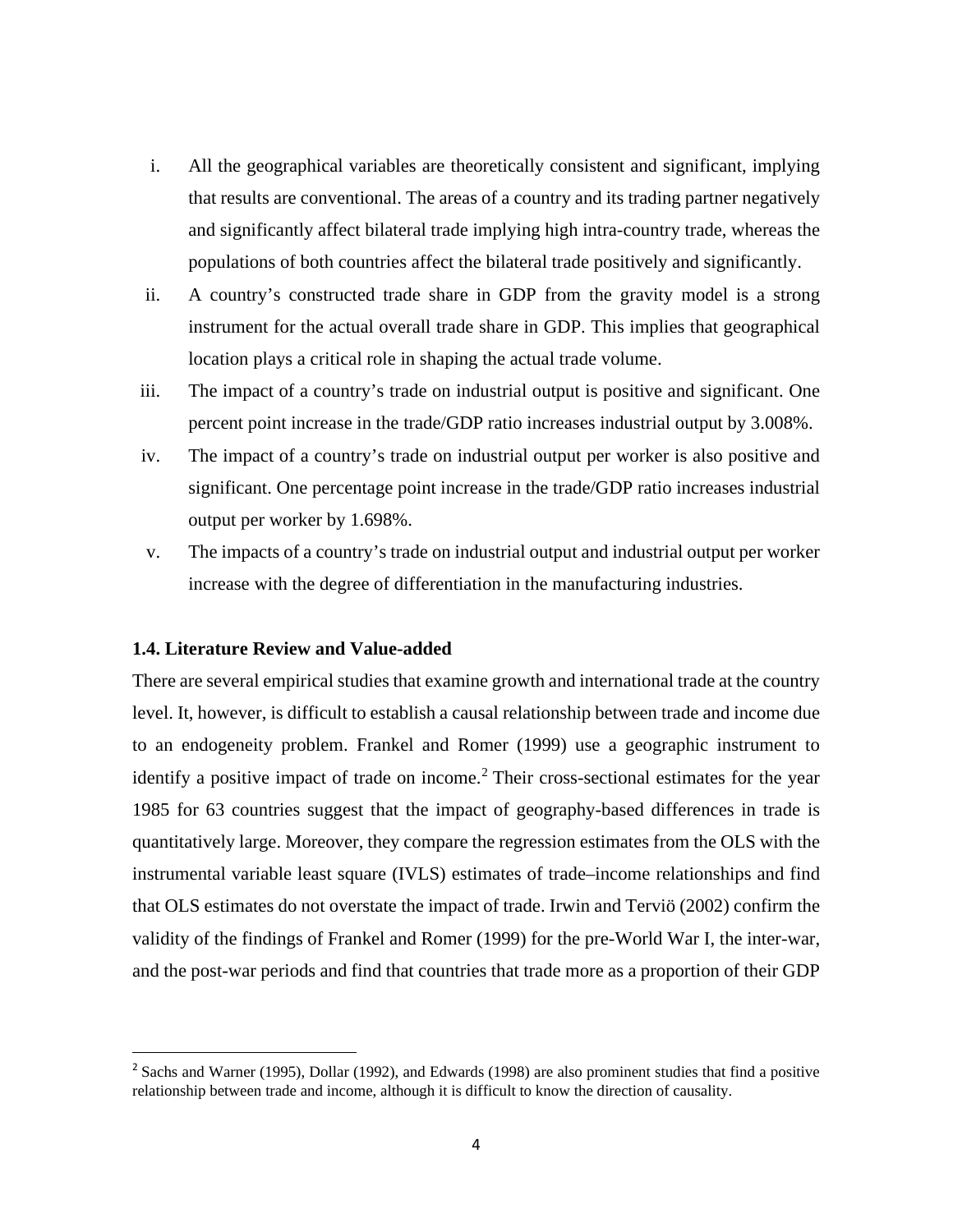have higher incomes controlling for the endogeneity of trade. They also conclude that OLS estimates are not the upward biased indicators of the trade's impact on the income.

Rodriguez and Rodrik (2000) criticize that the results of Frankel and Romer (1999) are not robust to controlling for omitted variables, such as latitude (distance from equator).<sup>[3](#page-5-0)</sup> On the other hand, Hall and Jones (1999), Frankel and Rose (2001), and Noguer and Siscart (2005) find that the geographic-determined portion of trade has a significant impact on income even after controlling for latitude. Irwin and Terviö (2002) show mixed results for the inclusion of latitude: the significance remains for the OLS coefficient but disappears for the 2SLS coefficient.

Feyrer (2019) finally solves this omitted variable problem by generating a time-varying geographic instrument. Country pairs with relatively short air routes compared to sea routes benefit more from improvements in aircraft technology. He thus uses this heterogeneity to generate a geography-based instrument for trade that varies over time. His results suggest that Frankel and Romer's (1999) basic results hold.

In this line of research, by extending Frankel and Romer (1999) we empirically investigate the impact of country-level trade on industry-level output using the data for 99 countries and 20 manufacturing industries for the year 2015. We contribute to the literature in two ways. First, while past studies look at impacts on the country-level output, we look at those on the industry-level output.[4](#page-5-1) This allows us to investigate unequal impacts across industries, in particular, across 20 industries in our case. Second, we introduce the index of an industry's differentiation based on Rauch (1999) to an industry-level version of the Frankel and Romer (1999) regression. This makes it possible to investigate whether the impacts are larger for

<span id="page-5-0"></span><sup>&</sup>lt;sup>3</sup> See also Rodrik et al. (2004).

<span id="page-5-1"></span><sup>4</sup> Using the data for 50 countries, Mashal (2020) empirically investigates the impact of the industry-level (not country-level) trade on the industry-level output, for each of the paper and textile industries and for each of the years 2008–2017.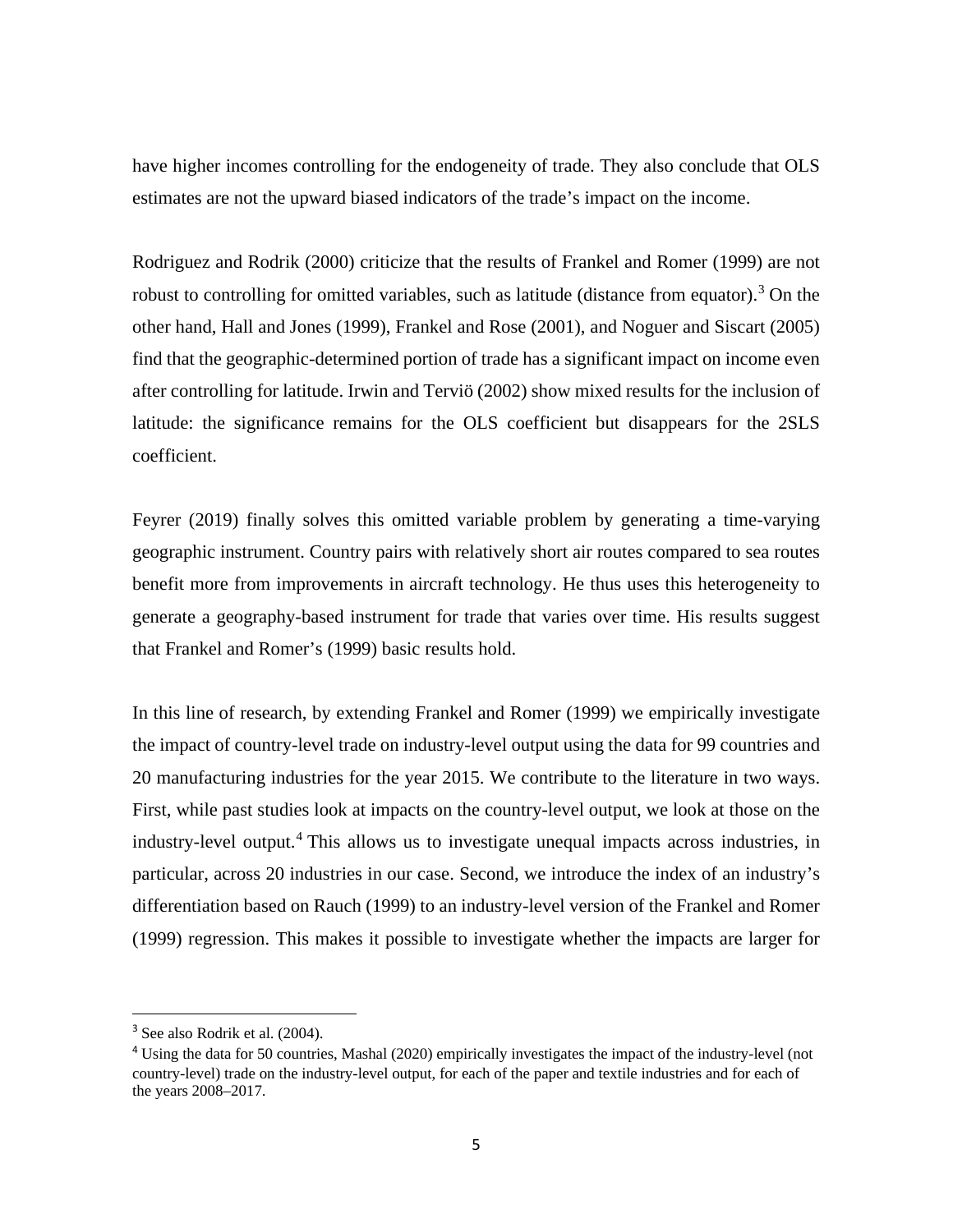differentiated industries than for homogeneous industries. Thus, our paper would be a good complement to the past country-level studies.

#### **1.5. Organization of the Paper**

The remainder of this paper is organized as follows. Section 2 explains our regression specification and data. Section 3 presents our empirical results. Section 4 concludes this study.

#### **2. Regression Specification and Data**

#### **2.1. Regression Specification**

In the trade and growth literature, such as Frankel and Romer (1999) and Irwin and Terviö (2002), the cross-country regression equation is written as follows:

$$
\ln Y_j = \beta_0 + \beta_1 T_j + \beta_2 \ln A_j + \beta_3 \ln P_j + \mu_j, \quad (1)
$$

where  $Y_i$  is the output of country j,  $T_i$  is the total trade/GDP ratio of country j,  $P_i$  is the population of country *j*, and  $A_i$  is the area of country *j*.

This paper now evaluates the impact of trade on *industry-level* output and also uncovers the *heterogeneous effects*related to the differentiation degree of an industry. To do so, we modify equation (1) as follows.

$$
\ln Y_{ij} = \emptyset_0 + \emptyset_1 T_j + \emptyset_2 \ln A_j + \emptyset_3 \ln P_j + \emptyset_4 \ln \left( \frac{x_i + \emptyset_5 \ln \left( \frac{x_i + \gamma}{2} \right)}{1 + \epsilon_{ij}} \right). \tag{2}
$$

Here, *i* varies from  $1, 2, ..., 20$  for industries and *j* varies from  $1, 2, ..., 99$  for countries. The variable  $Index_i$ , measured between zero and one, captures the degree of differentiation in each industry *i*. We explain the construction of this index of differentiation in Section 2.2.2. The variables  $A_i$  and  $P_i$  denote the area and population of country j.

The parameters of interest are the coefficient  $\varphi_1$ , which measures the effect of country-level trade on industry-level output, and the coefficient  $\varnothing_5$ , which measures how this effect varies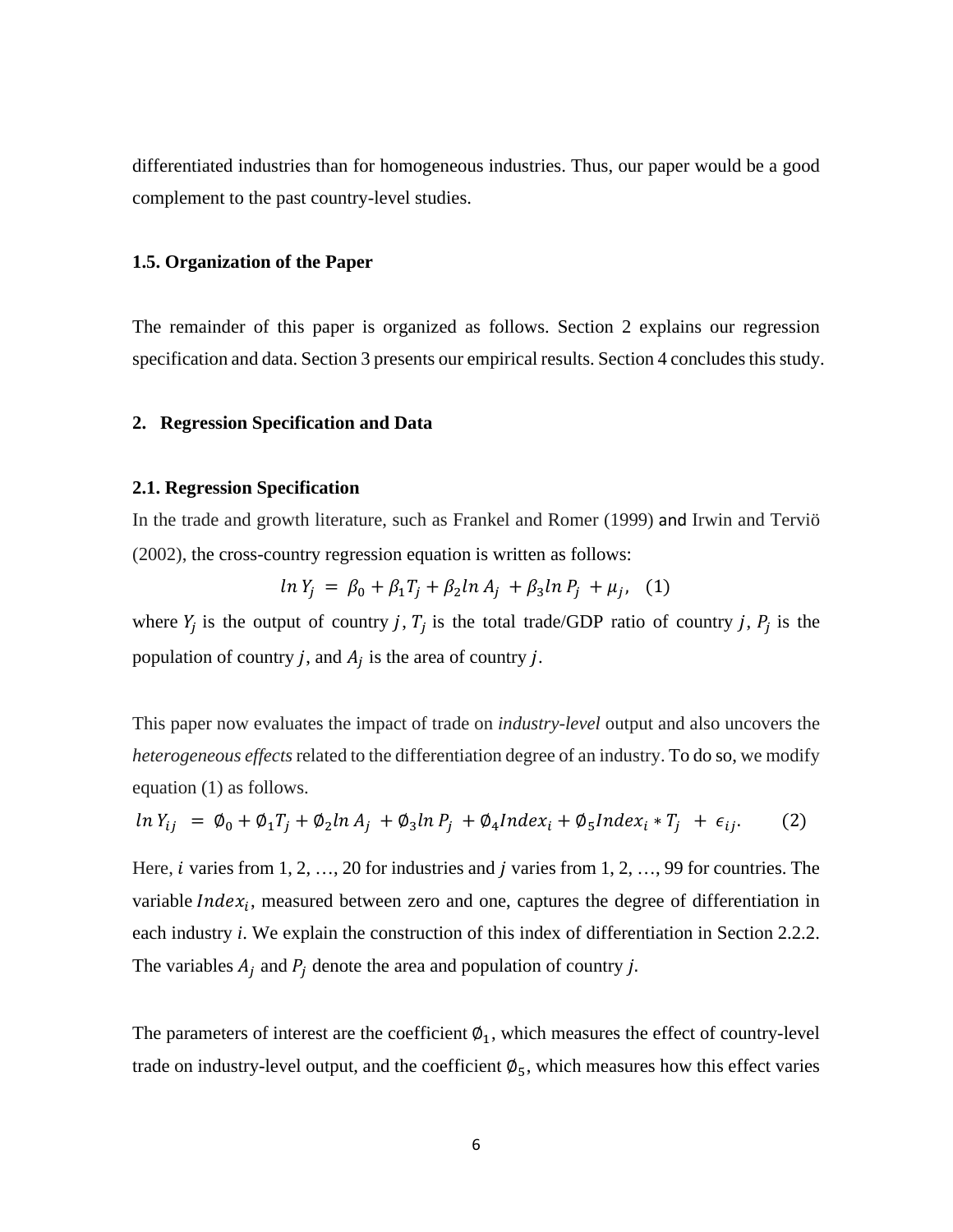with the degree of differentiation of an industry. If estimates of both  $\varnothing_1$  and  $\varnothing_5$  are significantly positive, we have affirmative answers to both research questions raised at the beginning of Section 1.2, that is, a country's trade significantly increases industry-level output, and this effect becomes more pronounced for more differentiated industries.

In addition to regression (2), we also estimate the impact of trade on output per worker using the following specification:

 $\ddot{\phantom{a}}$ 

$$
\ln \frac{Y_{ij}}{L_{ij}} = \vartheta_0 + \vartheta_1 T_j + \vartheta_2 \ln A_j + \vartheta_3 \ln P_j + \vartheta_4 \ln \frac{d\alpha_i}{dt} + \vartheta_5 \ln \frac{d\alpha_i}{dt} + T_j + \rho_{ij}.
$$
 (3)

The theoretical ground to investigate the heterogeneity of the effect of trade on industry-level output is based on Chaney (2008), which predicts the impact of trade liberalization to be larger for differentiated industries than for homogeneous industries. His reason is as follows. Homogeneous goods are identical and therefore have a high elasticity of substitution, whereas differentiated goods may differ in quality or functional features or design and therefore have a low elasticity of substitution. Now, suppose that trade barriers are reduced. Then it causes new and less productive firms to enter the export market. If the elasticity of substitution is high, low-productivity firms are at a severe disadvantage and these lowproductive firms can capture only a small share in the export market. The impact of these new entrants on aggregate trade is thus small. On the other hand, if the elasticity of substitution is low, each firm is sheltered from competition and the new entrants can capture a large share in the export market. The impact of these new entrants on aggregate trade is thus large. Hence, a lower elasticity makes the extensive margin of exports more sensitive to trade liberalization; that is, the impact of trade liberalization is larger for differentiated industries having a low elasticity than for homogeneous industries having a high elasticity.

To address endogeneity in the relationship between trade and output in equation (2), we use geographic variables to construct an instrument for trade in the same fashion as Frankel and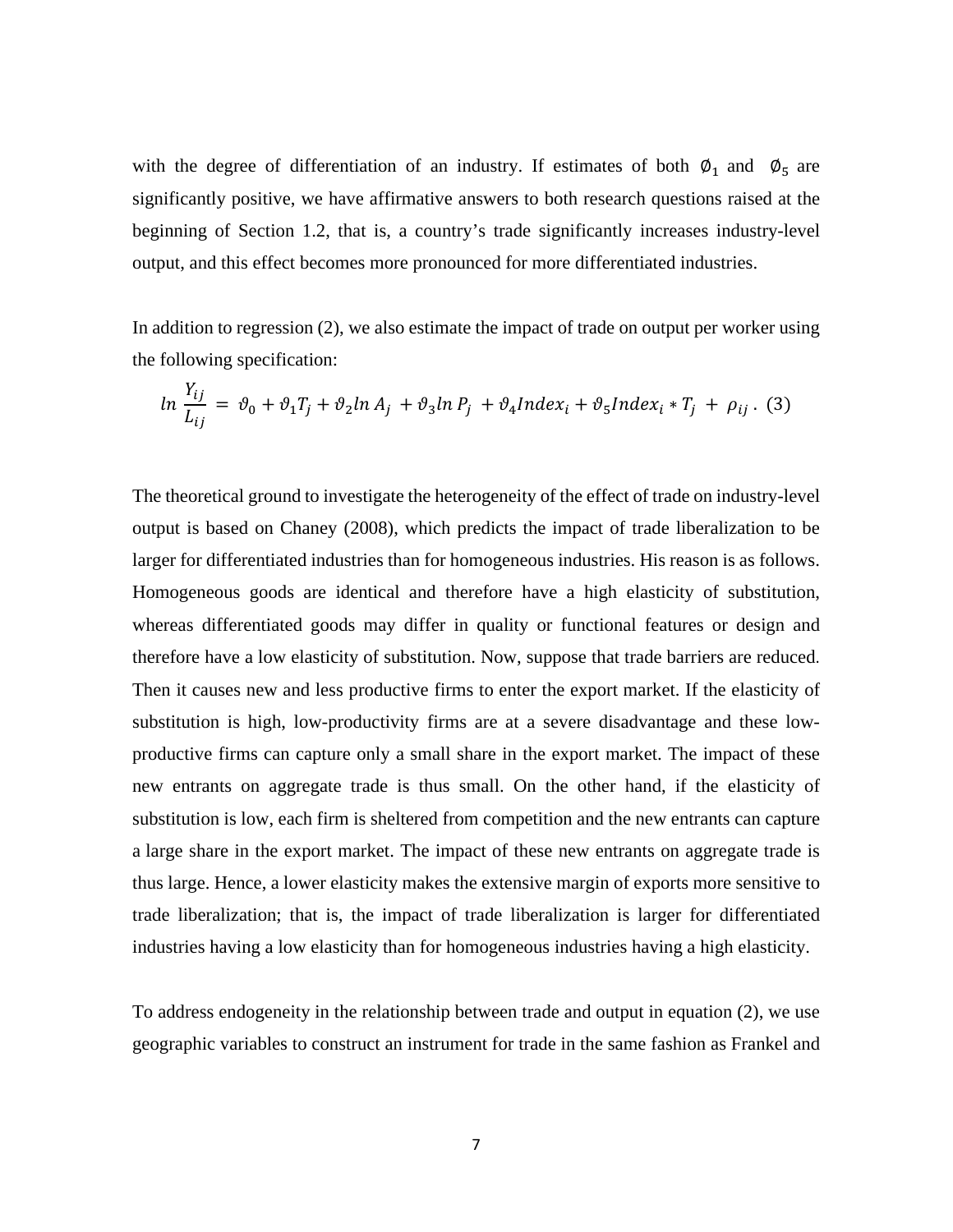Romer (1999). To be specific, we first estimate the bilateral trade flow using the gravity model.

$$
ln\left(\frac{T_{jk}}{GDP_j}\right) = \alpha_0 + \alpha_1 ln\left(D_{jk}\right) + \alpha_2 ln\left(P_j\right) + \alpha_3 ln\left(P_k\right) + \alpha_4 ln\left(A_j\right) + \alpha_5 ln\left(A_k\right) + \alpha_6 \left(border_{jk}\right) + \alpha_7 \left(dandlocked_j + landlocked_k\right) + e_{jk}.
$$
 (4)

This equation explains that the bilateral trade of country *j* with country *k* relative to country *j*'s GDP depends on the distance between the two trading countries  $(D_{jk})$ , the population (P) and area  $(A)$  of each country, whether the trading partners have a common border, and if either one or both countries are landlocked. The left-hand side variable, bilateral trade relative to GDP, is measured as the sum of country *j*'s exports to and imports from country *k* in US thousand dollars. To incorporate the argument that trade with the neighboring countries is more favorable, we include the distance between the countries which is measured as the distance between the capital cities of the two trading countries. The population of each country is quantified in millions and the area of the country is taken in square kilometers, whereas the border and landlocked variables are the qualitative variables of geographic characteristics taken as dummy variables. The above gravity equation is estimated to find the fitted values of bilateral trade. As the above gravity equation takes the trade share and the geographical factors, such as distance, area, and population, in log form, the coefficients  $\alpha_1$ to  $\alpha_5$  express the trade elasticities with respect to distance, area, and population, respectively.

We next aggregate the estimated values of country *j*'s trade with country *k* over all partner countries k. We thus obtain  $\hat{T}_j$ , which is country *j*'s constructed trade share in GDP calculated as  $\hat{T}_j = \sum_{k \neq j} e^{\hat{\alpha} x_{jk}}$ .

Now, we estimate our regression model (2) to quantify the impact of trade on industry-level output in 2SLS. In the first stage, we regress a country's actual trade share in GDP on the constructed trade share  $\hat{T}_j$  from the gravity equation. This gives the estimate of the fact that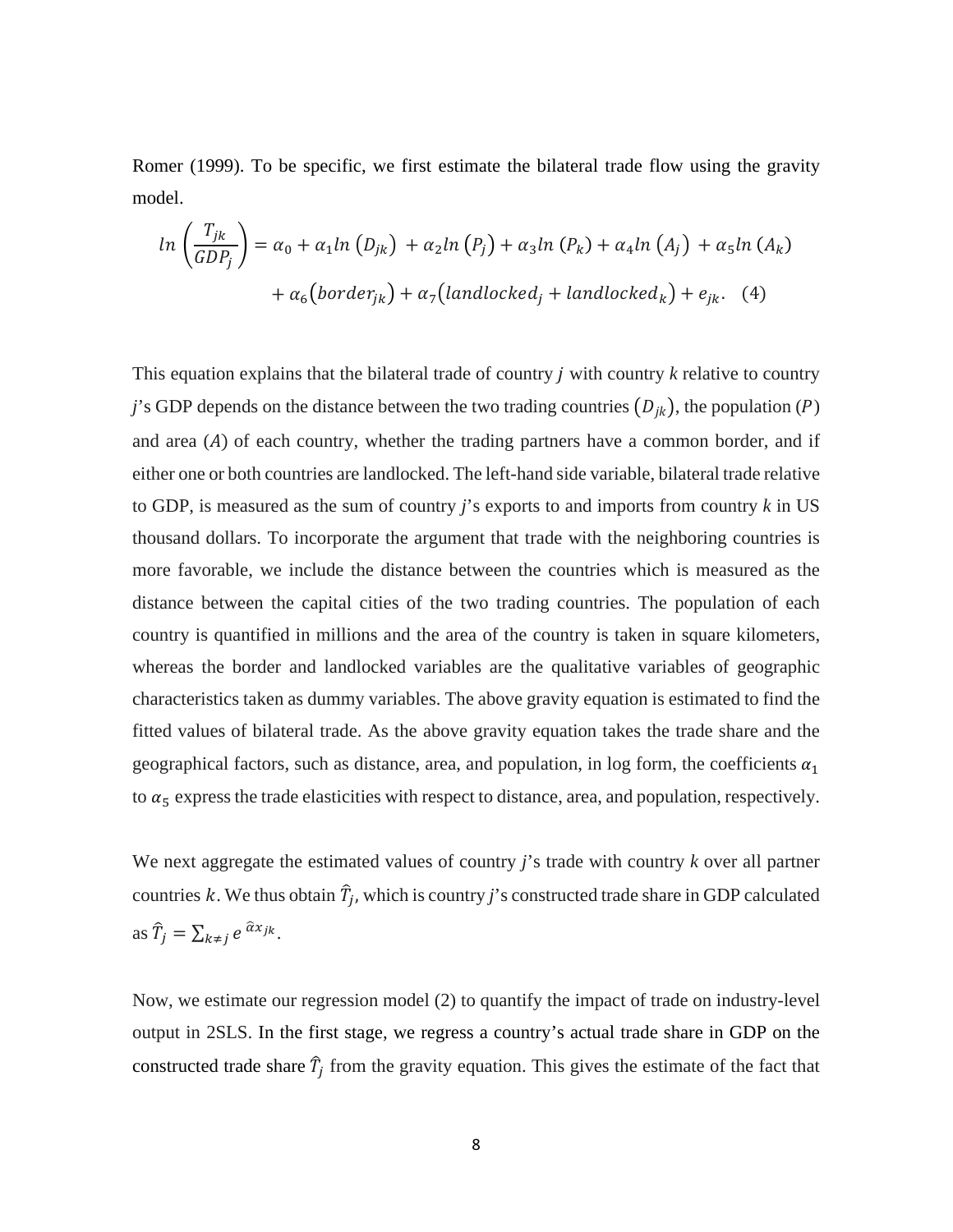geographical variables account for a major part of the variation in trade share across all the countries. The first-stage equations can be expressed as follows:

$$
T_j = c_0 + c_1 \hat{T}_j + c_2 Index_i * \hat{T}_j + c_3 ln A_j + c_4 ln P_j + c_5 Index_i + u_j, \quad (5)
$$

$$
Index_i * T_j = d_0 + d_1 \hat{T}_j + d_2 Index_i * \hat{T}_j + d_3 ln A_j + d_4 ln P_j + d_5 Index_i + v_j.
$$
 (6)

The endogenous variables are country *j*'s actual trade relative to GDP and its interaction with the index. The instruments are the estimated geographical component of trade  $\hat{T}_j$  and its interaction with the index. Other controls include the population and the area of country *j*.

In the second stage, the predicted values of regressions (5) and (6) are substituted into the main regression (2) (and (3)) in place of the endogenous terms  $T_i$  and  $Index_i * T_j$  to estimate the parameters  $\emptyset_1$  and  $\emptyset_5$ .

## **2.2. Data**

## **2.2.1 Trade and Output Data**

To evaluate our research questions, our key data requirement is data on industrial output and output per worker of the manufacturing industries and the bilateral trade data for all the countries for the year 2015. We extracted the data on industrial output and the number of employees (labor) working in 20 manufacturing industries across 99 countries from the statistical database of the United Nations Industrial Development Organization (UNIDO). The data on bilateral imports has been taken from the IMF's Direction of Trade Statistics (DOTS). To generate the trade variable for 99 countries, the bilateral import data for each trading partner has been added as Trade =  $M_{ii} + M_{ii}$  where "M" refers to "Goods, Value of Imports, Cost, Insurance, Freight (CIF)" in US Dollars. Note that the data on "Goods, Value of Imports, Free on Board (FOB)" is missing for many countries, so we use "Goods, Value of Imports (CIF)." The data for country-level GDP is taken from the World Bank's World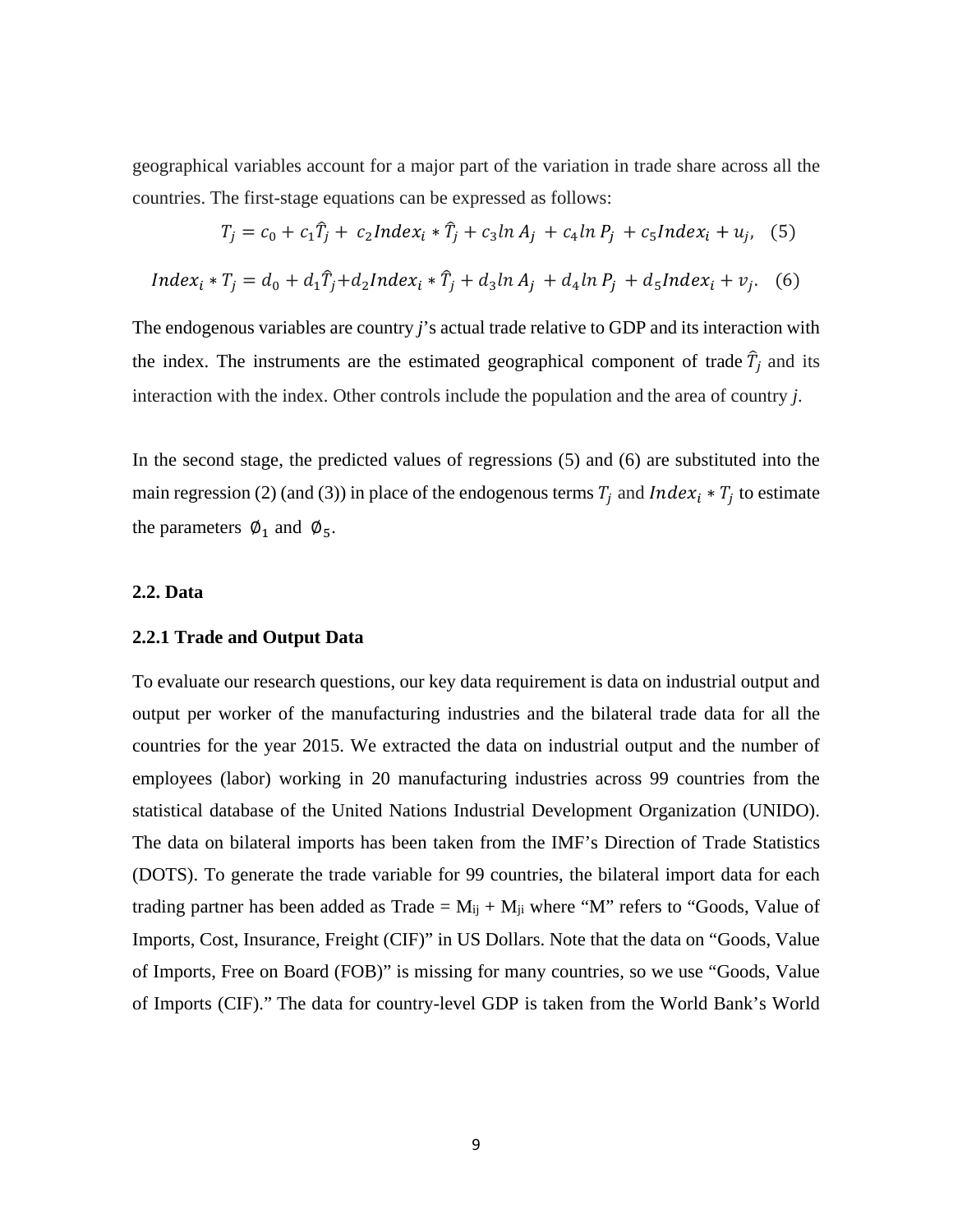Development Indicators (WDI), and the data on geographical characteristics is obtained from the *Centre d'Études Prospectives and d'Informations Internationales* (CEPII) database.[5](#page-10-0)

The selected 20 manufacturing industries are given in Appendix A. The classifications are based on the two-digit International Standard Industrial Classification (ISIC) Rev3.1. Based on the Competitive Industrial Performance Index (CIP) published by UNIDO, this study chose 99 countries listed in Appendix A, who are at least in lower-middle rank industry competitiveness. We started with 101 countries, but the countries for which the industrylevel output was not available were dropped. The final estimation is thus based on 99 countries.

#### **2.2.2 The Differentiation Index of Industry**

We construct the differentiation index of industry *i* Index<sub>i</sub> as follows. Rauch (1999) classifies the trading products into two categories. The first category is "homogeneous products," which include products traded on an organized exchange (w) and reference priced products (r), and the second category is "differentiated products" (n). Using the classification of Rauch (1999), we characterize the chosen 20 manufacturing industries into differentiated vs. homogeneous industries.<sup>[6](#page-10-1)</sup> Rauch's classification is at the four-digit Standard International Trade Classification (SITC) Rev. 2. We match it with our two-digit ISIC Rev. 3.1 classification and then calculate the share of the four-digit differentiated products in each of our two-digit 20 industries.

To do so, first the four-digit products in each of our two-digit 20 industries are subcategorized as per the Rauch category of reference price (r), products traded on an organized exchange (w), and differentiated products (n). Table 1 shows the percentage distribution of the products into homogeneous (r and w) vs. differentiated (n) in each of 20 industries. Rauch gives "Liberal" as well as the "Conservative" classification of products. As shown in Table 1,

<span id="page-10-0"></span><sup>5</sup> http://www.cepii.fr/CEPII/en/bdd\_modele/bdd.asp

<span id="page-10-1"></span><sup>6</sup> The classification is available at https://econweb.ucsd.edu/~jrauch/rauch\_classification.html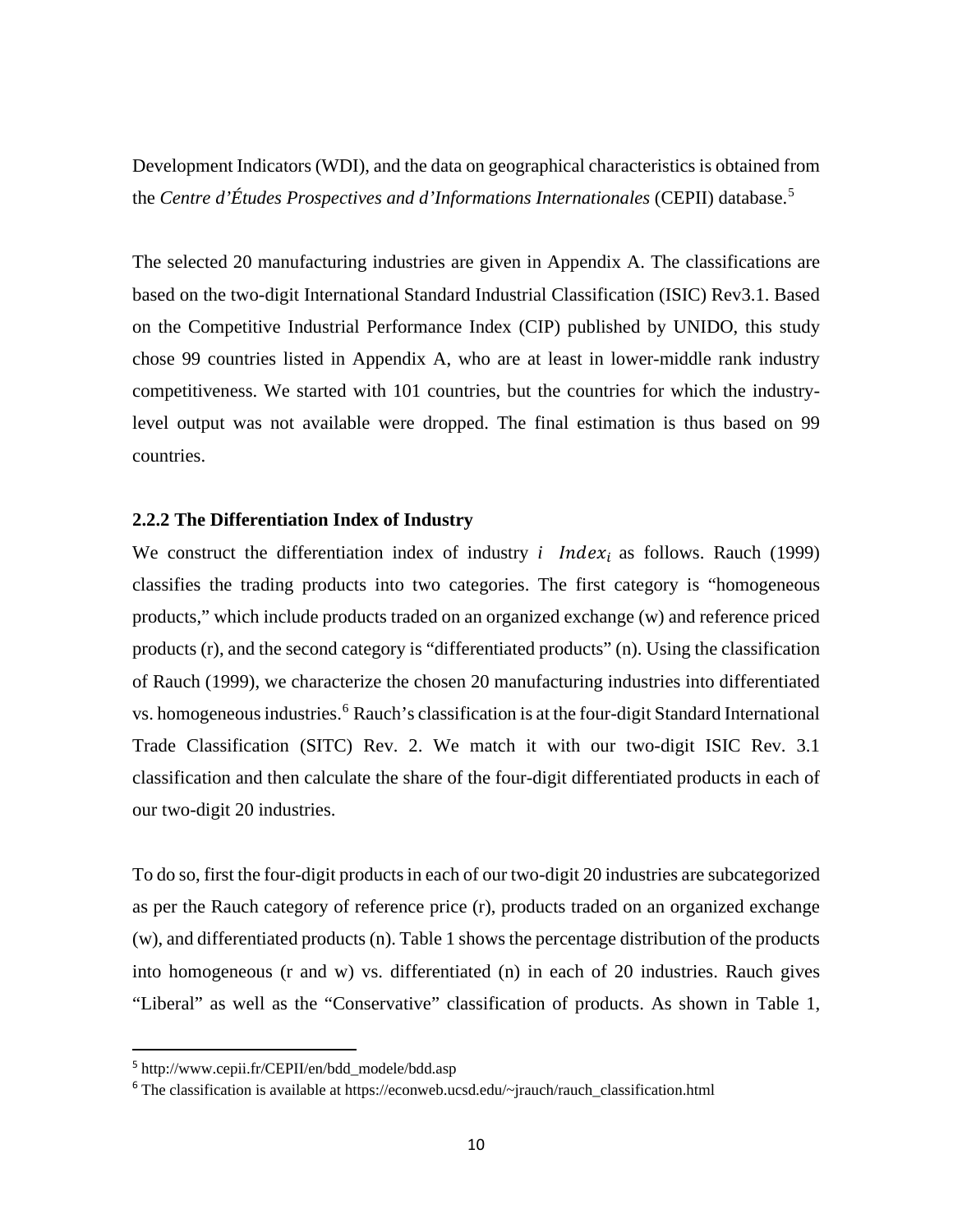however, there are no prominent differences in both ways of classification. For this study, we rely on the conservative classification to create the differentiation index of an industry. Table 1 shows that for the Food & Beverages industry, out of all the products produced and traded only 26.56% matches the definition of differentiated products (n), whereas 40.63% of products are produced and sold at a reference price (r) and 32.81% of products have a proper exchange market (w). However, the 8 industries, namely, Wearing Apparel & Fur, Publishing & Printing, Machinery & Equipment, Office Accounting & Computing Machinery, Electrical Machinery & Apparatus, Motor Vehicles, Trailers & Semi-Trailers, Other Transportation Equipment, and Fabricated Metal Products, are producing fully differentiated products (n).

| Table 1: Differentiated vs. Homogeneous Products in Each Manufacturing Industry based on Rauch (1999) |                       |                                    |                          |                               |                |                          |
|-------------------------------------------------------------------------------------------------------|-----------------------|------------------------------------|--------------------------|-------------------------------|----------------|--------------------------|
| <b>ISIC Classified</b>                                                                                |                       | <b>Conservative Classification</b> |                          | <b>Liberal Classification</b> |                |                          |
| <b>Industry</b>                                                                                       | <b>Differentiated</b> |                                    | Homogeneous              | <b>Differentiated</b>         |                | Homogeneous              |
|                                                                                                       | $n$ (%)               | $r$ (%)                            | W(%)                     | $n$ (%)                       | $r$ (%)        | W(%)                     |
| Food & Beverages                                                                                      | 26.56                 | 40.63                              | 32.81                    | 18.75                         | 42.19          | 39.06                    |
| <b>Tobacco Products</b>                                                                               | 11.11                 | 22.22                              | 66.67                    | 11.11                         | 22.22          | 66.67                    |
| Textile                                                                                               | 58.3                  | 26.2                               | 15.5                     | 54.8                          | 23.8           | 21.4                     |
| Wearing Apparel &                                                                                     | 100                   |                                    | $\overline{\phantom{a}}$ | 100                           |                |                          |
| Fur                                                                                                   |                       |                                    |                          |                               |                |                          |
| <b>Wood Products</b>                                                                                  | 54.55                 | 45.45                              |                          | 54.55                         | 9.09           | 36.36                    |
| excluding Furniture                                                                                   |                       |                                    |                          |                               |                |                          |
| Paper & Paper                                                                                         | 20                    | 80                                 | $\overline{\phantom{a}}$ | 20                            | 70             | 10                       |
| Products                                                                                              |                       |                                    |                          |                               |                |                          |
| Publishing & Printing                                                                                 | 100                   | $\overline{\phantom{a}}$           | $\overline{\phantom{a}}$ | 100                           | $\overline{a}$ | $\overline{\phantom{a}}$ |
| Coke, Refined                                                                                         | 26.32                 | 42.11                              | 31.58                    | 21.05                         | 47.37          | 31.58                    |
| Petroleum Products &                                                                                  |                       |                                    |                          |                               |                |                          |
| <b>Nuclear Fuel</b>                                                                                   |                       |                                    |                          |                               |                |                          |
| Chemicals & Chemical                                                                                  | 8.77                  | 89.47                              | $\mathbf{1}$             | 8.77                          | 84.21          | 7.02                     |
| Products                                                                                              |                       |                                    |                          |                               |                |                          |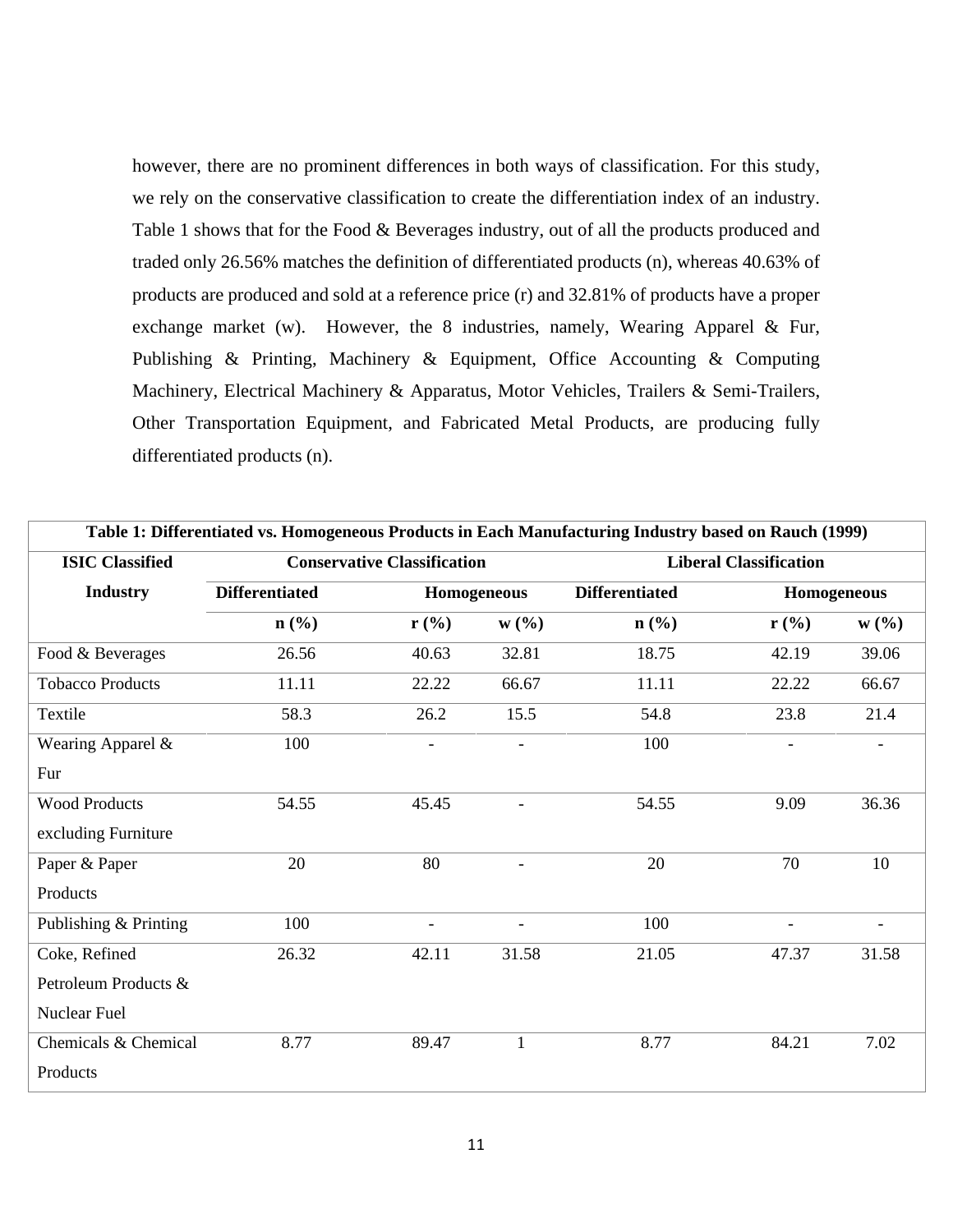| Rubber & Plastics           | 96    | $\overline{4}$           | $\overline{\phantom{a}}$ | 84    | 16                       |                |
|-----------------------------|-------|--------------------------|--------------------------|-------|--------------------------|----------------|
| Products                    |       |                          |                          |       |                          |                |
| Non-Metallic Mineral        | 87.88 | 12.12                    | $\overline{\phantom{a}}$ | 78.79 | 15.15                    | 6.06           |
| <b>Products Industries</b>  |       |                          |                          |       |                          |                |
| <b>Basic Metal</b>          | 18.75 | 28.13                    | 53.13                    | 12.5  | 25                       | 62.5           |
| Machinery &                 | 100   | $\overline{a}$           | $\blacksquare$           | 100   | $\qquad \qquad -$        | $\overline{a}$ |
| Equipment                   |       |                          |                          |       |                          |                |
| Office Accounting &         | 100   | $\overline{\phantom{a}}$ | $\overline{\phantom{a}}$ | 100   | $\overline{\phantom{a}}$ | -              |
| <b>Computing Machinery</b>  |       |                          |                          |       |                          |                |
| <b>Electrical Machinery</b> | 100   | $\overline{\phantom{a}}$ | $\overline{\phantom{a}}$ | 78.57 | 21.43                    |                |
| & Apparatus                 |       |                          |                          |       |                          |                |
| Motor Vehicles,             | 100   |                          |                          | 100   |                          |                |
| Trailers & Semi-            |       |                          |                          |       |                          |                |
| <b>Trailers</b>             |       |                          |                          |       |                          |                |
| Other Transportation        | 100   | $\overline{\phantom{a}}$ | $\overline{\phantom{a}}$ | 100   | $\overline{\phantom{0}}$ |                |
| Equipment                   |       |                          |                          |       |                          |                |
| Furniture                   | 92.59 | $\overline{\phantom{a}}$ | 7.41                     | 92.59 | $\overline{a}$           | 7.41           |
| Manufacturing               |       |                          |                          |       |                          |                |
| Leather, Leather            | 66.67 | 11.11                    | 22.22                    | 55.56 | 22.22                    | 22.22          |
| Products & Footwear         |       |                          |                          |       |                          |                |
| <b>Fabricated Metal</b>     | 100   | $\overline{a}$           | $\overline{\phantom{a}}$ | 95.65 | 4.35                     |                |
| Products                    |       |                          |                          |       |                          |                |

Note: The table shows the shares (%) of differentiated (n) and homogeneous products (r and w) in each of the 20 manufacturing industries, based on Rauch's (1999) conservative and liberal classifications.

Next, relying on the conservative classification of Rauch, we use the values of "n" as the degree of differentiation of an industry as it shows the share of the four-digit differentiated industries in each of the two-digit 20 industries. To convert this value into index form, we transform the values of 0-100 in terms of 0-1 by dividing the values by 100. The variable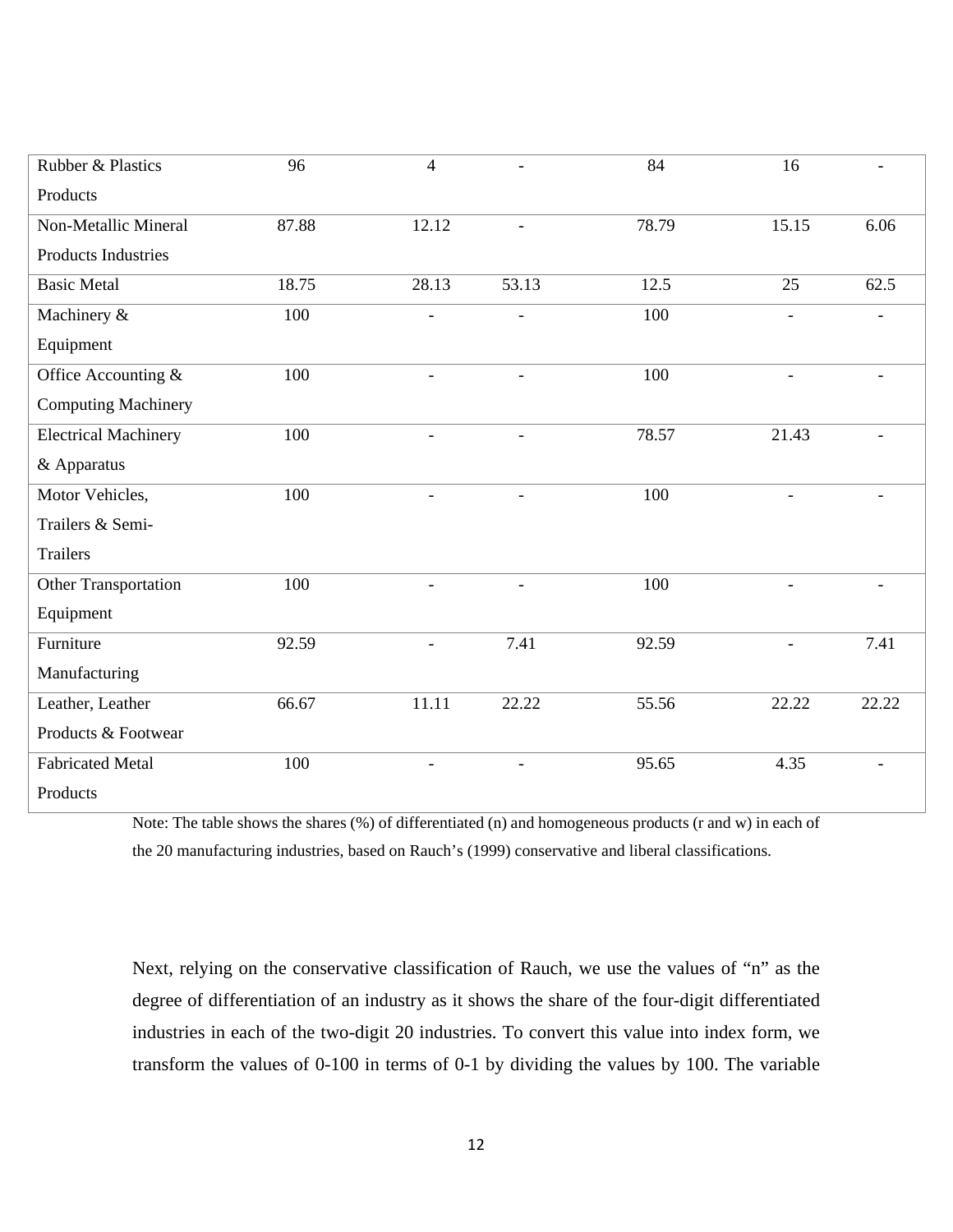*Index<sub>i</sub>* depicts the degree of differentiation of industry  $i$  from 0 to 1. Closer to 1 means a more differentiated industry and vice versa. The differentiation index of an industry is shown in Table 2.

| <b>Table 2: Differentiation Index</b> |                        |                                    |                |              |  |  |
|---------------------------------------|------------------------|------------------------------------|----------------|--------------|--|--|
| <b>ISIC Classified</b>                |                        | <b>Conservative Classification</b> |                |              |  |  |
| <b>Industry</b>                       | <b>Differentiation</b> | <b>Differentiated</b>              |                | Homogeneous  |  |  |
|                                       | <b>Index</b>           | $n\left(\frac{0}{0}\right)$        | $r$ (%)        | W(%)         |  |  |
| Food & Beverages                      | 0.266                  | 26.56                              | 40.63          | 32.81        |  |  |
| <b>Tobacco Products</b>               | 0.111                  | 11.11                              | 22.22          | 66.67        |  |  |
| Textile                               | 0.583                  | 58.3                               | 26.2           | 15.5         |  |  |
| Wearing Apparel &                     | 1.000                  | 100                                |                |              |  |  |
| Fur                                   |                        |                                    |                |              |  |  |
| <b>Wood Products</b>                  | 0.546                  | 54.55                              | 45.45          |              |  |  |
| excluding Furniture                   |                        |                                    |                |              |  |  |
| Paper & Paper                         | 0.200                  | 20                                 | 80             |              |  |  |
| Products                              |                        |                                    |                |              |  |  |
| Publishing &                          | 1.000                  | 100                                |                |              |  |  |
| Printing                              |                        |                                    |                |              |  |  |
| Coke, Refined                         | 0.263                  | 26.32                              | 42.11          | 31.58        |  |  |
| <b>Petroleum Products</b>             |                        |                                    |                |              |  |  |
| & Nuclear Fuel                        |                        |                                    |                |              |  |  |
| Chemicals $\&$                        | 0.088                  | 8.77                               | 89.47          | $\mathbf{1}$ |  |  |
| <b>Chemical Products</b>              |                        |                                    |                |              |  |  |
| Rubber & Plastics                     | 0.960                  | 96                                 | $\overline{4}$ |              |  |  |
| Products                              |                        |                                    |                |              |  |  |
| Non-Metallic                          | 0.879                  | 87.88                              | 12.12          |              |  |  |
| <b>Mineral Products</b>               |                        |                                    |                |              |  |  |
| Industries                            |                        |                                    |                |              |  |  |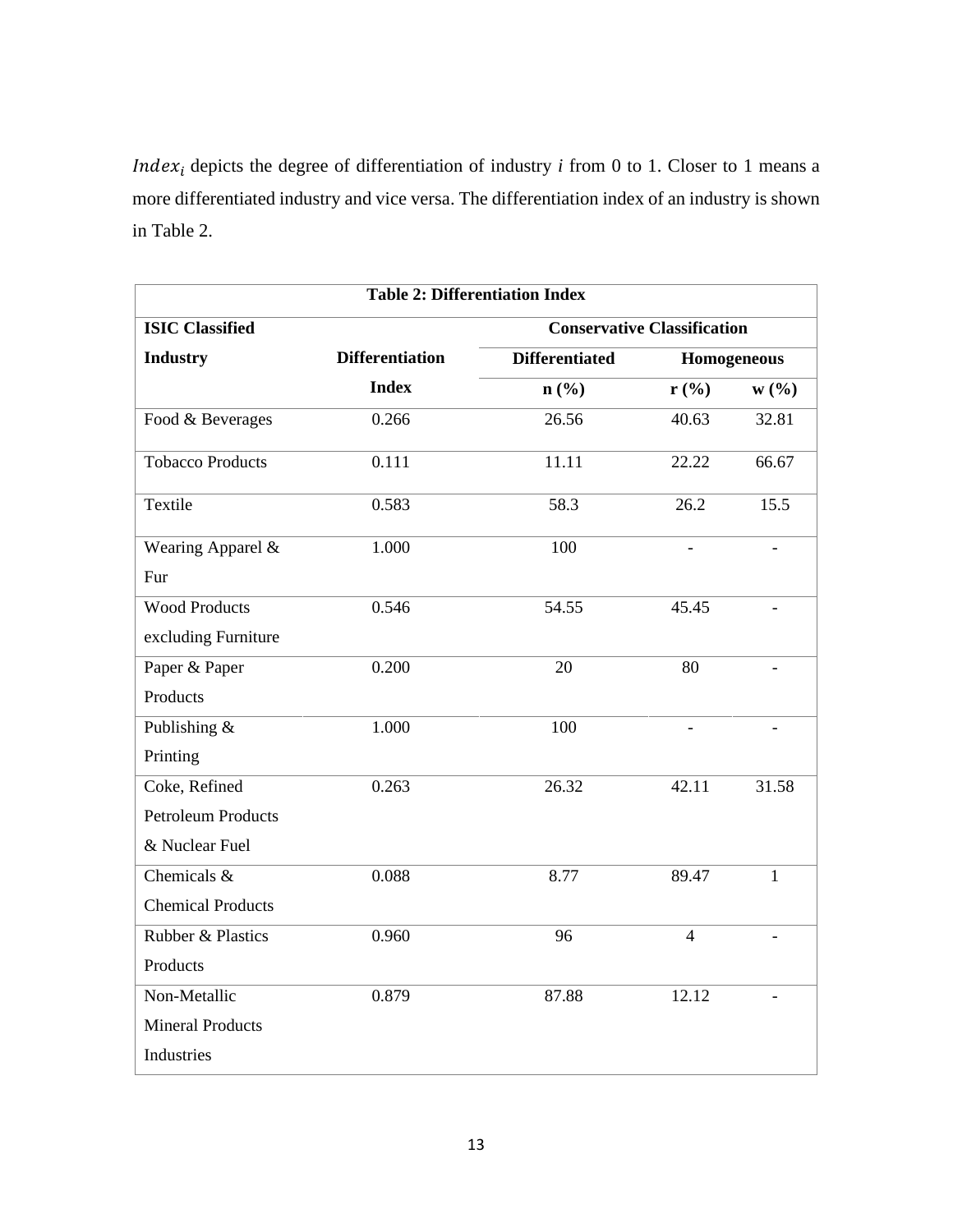| <b>Basic Metal</b>          | 0.188 | 18.75 | 28.13 | 53.13 |
|-----------------------------|-------|-------|-------|-------|
| Machinery &                 | 1.000 | 100   |       |       |
| Equipment                   |       |       |       |       |
| Office Accounting &         | 1.000 | 100   |       |       |
| Computing                   |       |       |       |       |
| Machinery                   |       |       |       |       |
| <b>Electrical Machinery</b> | 1.000 | 100   |       |       |
| & Apparatus                 |       |       |       |       |
| Motor Vehicles,             | 1.000 | 100   |       |       |
| Trailers & Semi-            |       |       |       |       |
| <b>Trailers</b>             |       |       |       |       |
| Other Transportation        | 1.000 | 100   |       |       |
| Equipment                   |       |       |       |       |
| Furniture                   | 0.926 | 92.59 |       | 7.41  |
| Manufacturing               |       |       |       |       |
| Leather, Leather            | 0.667 | 66.67 | 11.11 | 22.22 |
| Products & Footwear         |       |       |       |       |
| <b>Fabricated Metal</b>     | 1.000 | 100   |       |       |
| Products                    |       |       |       |       |

## **3. Empirical Results**

## **3.1. Main Findings**

The descriptive statistics of the data that is used to estimate the gravity model of trade in equation (3) is presented in Table 3. Here, bilateral trade  $(T_{jk})$  is measured in US dollars, and nominal GDP is also taken in US dollars. The area of each country (*A*) is measured in square kilometers, population  $(P)$  is measured in millions, and distance  $(D_{jk})$  is calculated as the distance between populous cities measured in kilometers. The border is a dummy taking value 1 if a trading partner has a common border, and landlocked is a dummy taking value 1 if either one or both trading countries are landlocked.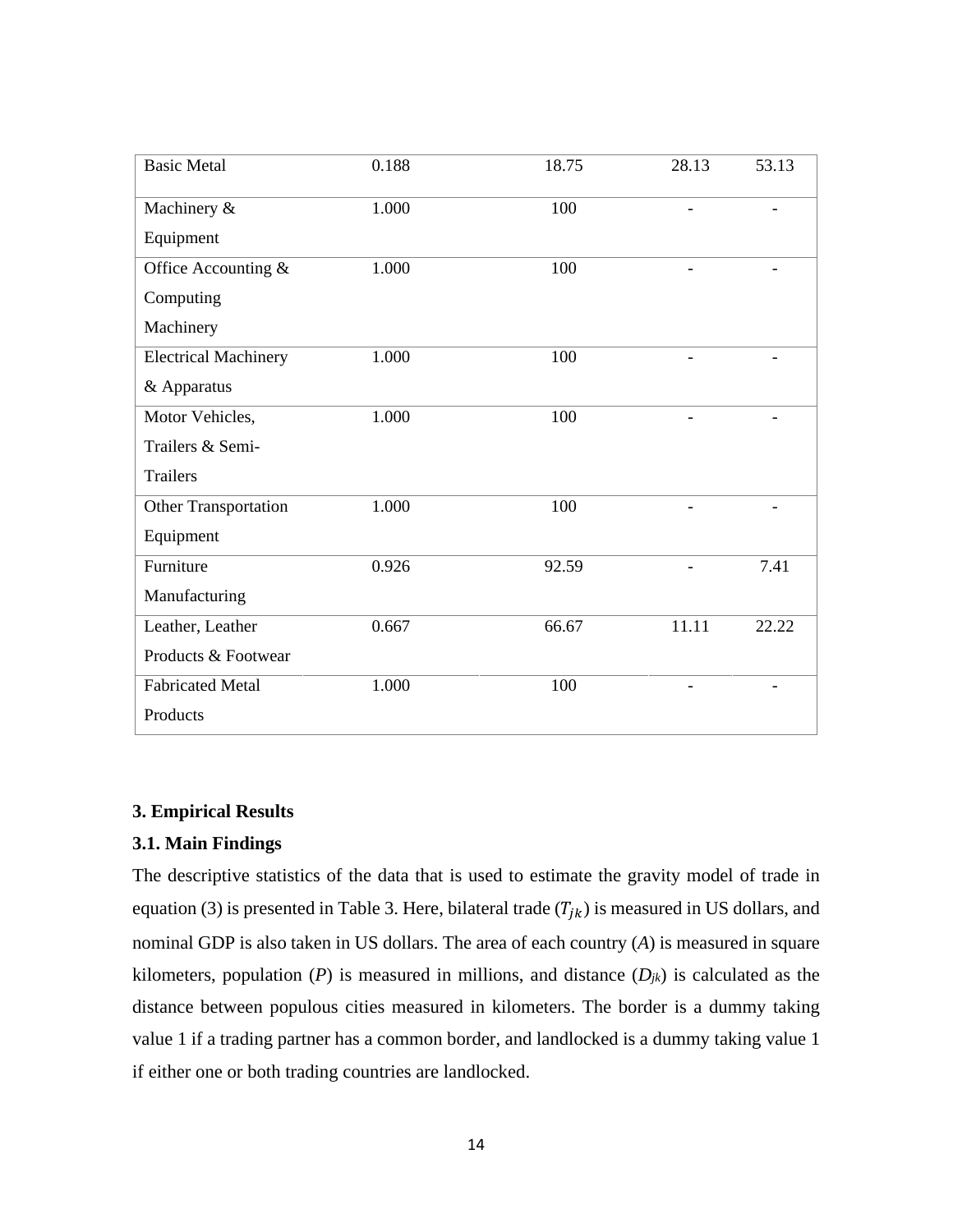| <b>Table 3: Descriptive Statistics for the Gravity Model</b> |      |            |            |            |            |
|--------------------------------------------------------------|------|------------|------------|------------|------------|
| Variables                                                    | Obs. | Mean       | SD         | Min        | Max        |
| Imports                                                      | 9177 | $1.61e+09$ | $1.04e+10$ | 3          | $4.82e+11$ |
| Trade                                                        | 9177 | $3.23e+09$ | $1.93e+10$ | 3          | $6.27e+11$ |
| <b>GDP</b>                                                   | 9177 | $7.57e+11$ | $2.22e+12$ | $6.40e+09$ | $1.80e+13$ |
| Trade/GDP                                                    | 9177 | .007       | .025       | $\Omega$   | .871       |
| Distance                                                     | 9177 | 6734.087   | 4514.887   | 59.617     | 19772.34   |
| Population                                                   | 9177 | 68.336     | 196.667    | .423       | 1371.22    |
| Area                                                         | 9177 | 1150000    | 2630000    | 316        | $1.71e+07$ |
| <b>Border</b>                                                | 9177 | 3.1%       | .173       | $\Omega$   | 1          |
| Landlocked                                                   | 9177 | 32%        | .464       | $\Omega$   | 1          |

Table 4 presents the result of the gravity model expressed in equation (3). The gravity model results show that the impact of the distance between the countries on the trade share is negative and significant and the trade elasticity with respect to distance is greater than 1 in absolute terms. This means that bilateral trade is more likely to be high with neighboring countries than with distant countries. The countries' bilateral trade is positively and significantly affected if the trading partner shares the common border. However, in our data, very few countries have a common border. Bilateral trade share has a negative relationship with the areas of both partner countries *j* and *k*, whereas the trade share elasticity with respect to population is greater than zero and the population of both the trading partners significantly and positively affects the bilateral trade share of countries. Moreover, if any of the countries are landlocked, the bilateral trade to GDP share of the country decreases.

| <b>Table 4: Estimation of Gravity Equation</b> |                    |  |  |  |
|------------------------------------------------|--------------------|--|--|--|
| Variables                                      | $ln(T_{ik}/GDP_i)$ |  |  |  |
|                                                |                    |  |  |  |
| $ln(A_i)$                                      | $-0.123***$        |  |  |  |
|                                                | (0.0164)           |  |  |  |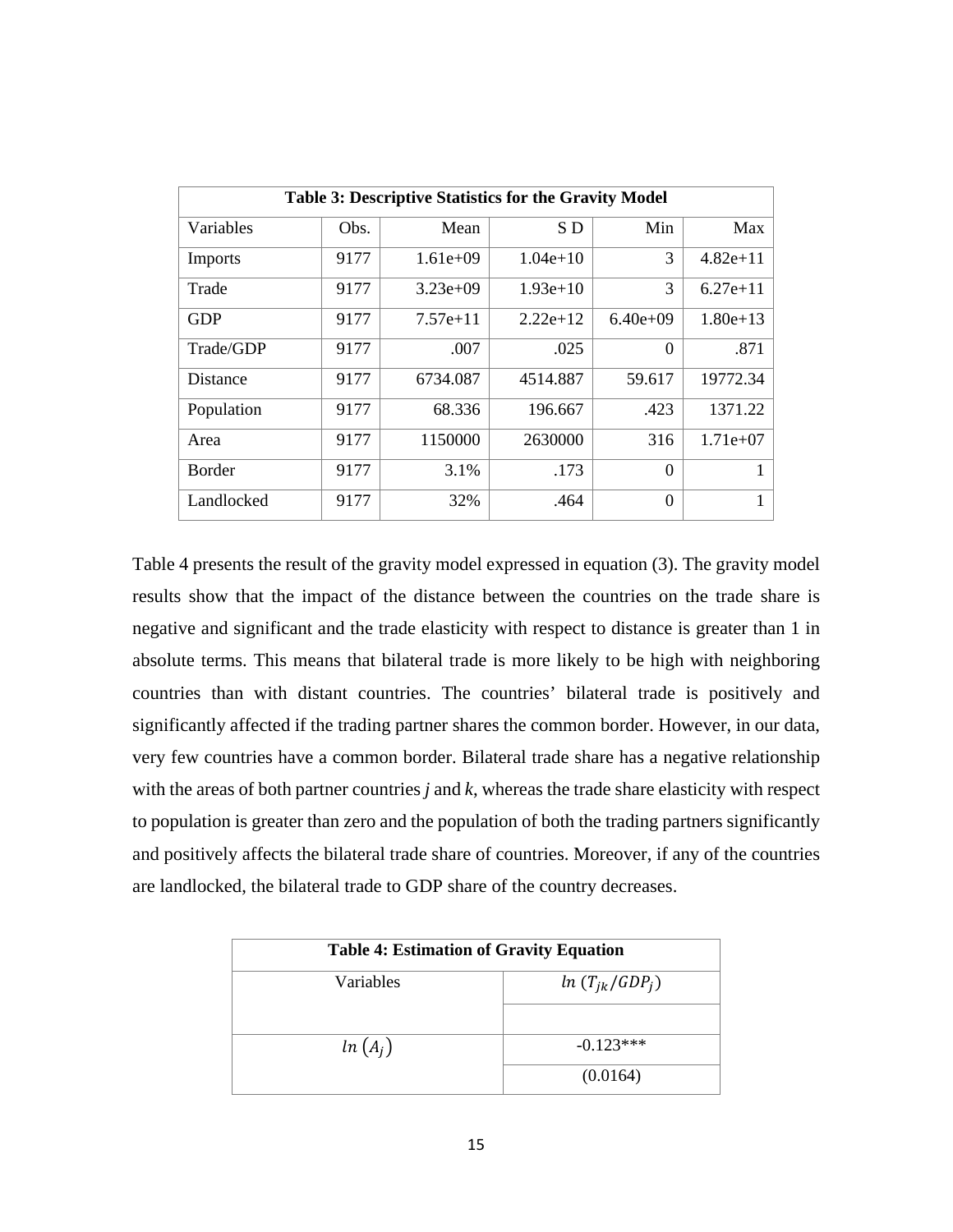| $ln(A_k)$                 | $-0.171***$ |
|---------------------------|-------------|
|                           | (0.0165)    |
| $ln(P_i)$                 | $0.133***$  |
|                           | (0.0221)    |
| $ln(P_k)$                 | $0.860***$  |
|                           | (0.0221)    |
| $ln(D_{ik})$              | $-1.170***$ |
|                           | (0.0293)    |
| $border_{jk}$             | $0.972***$  |
|                           | (0.144)     |
| $(landlocki + landlockk)$ | $-1.088***$ |
|                           | (0.0503)    |
| Constant                  | 3.599***    |
|                           | (0.306)     |
| Observations              | 9,177       |
| R-squared                 | 0.347       |

Note: Robust standard errors in parentheses.

\*\*\* p<0.01, \*\* p<0.05, \* p<0.1

The results of our gravity model are as expected and consistent with theoretical implications, signifying that geographical characteristics are the key determinants of the bilateral trade to GDP share. The R-squared of the gravity model is 0.347, which means that around 35% variation in bilateral trade is explained by the geographical characteristic included in the model. Given the fact that the results are from cross-sectional data, the value of R-squared is sufficiently good. To avoid the chances of heteroscedasticity, the robust standard errors are calculated and shown in Table 4.

The above regression coefficients are used to find the constructed bilateral trade to GDP ratio by taking the exponential power of the predicted values and adding all the values countrywise for all the trading partners to construct aggregate trade share  $\hat{T}_j$  for each country. The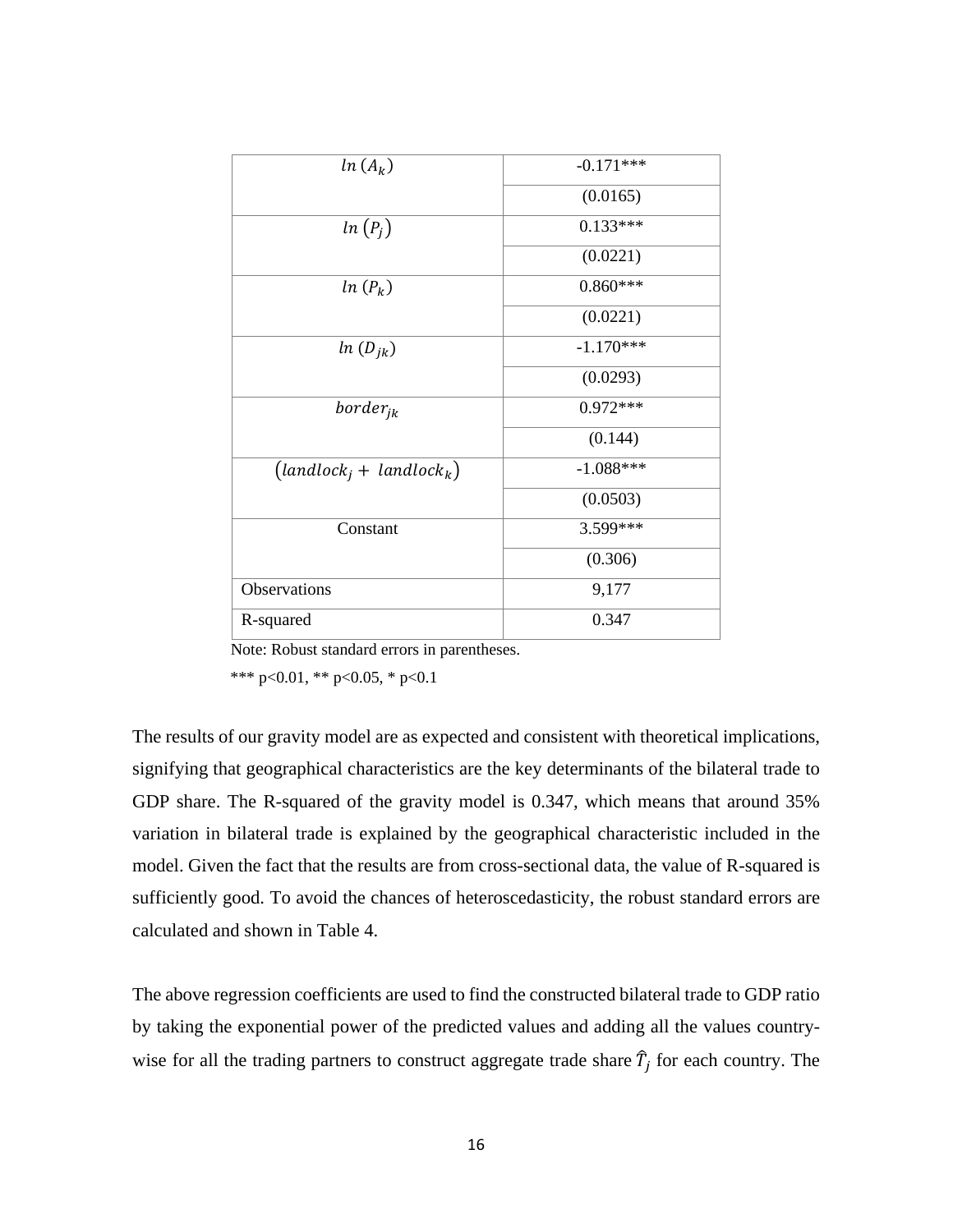constructed instruments  $\hat{T}_j$  and *Index<sub>i</sub>* \*  $\hat{T}_j$  are then used in the first-stage equations (5) and (6). We find the minimum eigenvalue statistic in the first stage to be 115.2, which confirms the relevance of the instruments.

| Table 5: Impact of Trade and Differentiation Degree on |             |                                                 |  |  |
|--------------------------------------------------------|-------------|-------------------------------------------------|--|--|
|                                                        |             | the Industry-level Output and Output per Worker |  |  |
|                                                        | $ln Y_{ij}$ | $\frac{Y_{ij}}{I_{ij}}$                         |  |  |
| Variables                                              | Output      | Output per Worker                               |  |  |
| $\tilde{T}_i$                                          | 3.008***    | 1.698***                                        |  |  |
|                                                        | (0.684)     | (0.434)                                         |  |  |
| $Index_i * \tilde{T}_i$                                | 1.309*      | $0.777*$                                        |  |  |
|                                                        | (0.780)     | (0.435)                                         |  |  |
| $ln P_i$                                               | $1.122***$  | $0.0835**$                                      |  |  |
|                                                        | (0.0587)    | (0.0351)                                        |  |  |
| $ln A_i$                                               | $0.203***$  | $0.177***$                                      |  |  |
|                                                        | (0.0675)    | (0.0445)                                        |  |  |
| $Index_i$                                              | $-1.560***$ | $-1.512***$                                     |  |  |
|                                                        | (0.565)     | (0.312)                                         |  |  |
|                                                        |             |                                                 |  |  |
| <b>Observations</b>                                    | 1,561       | 1,522                                           |  |  |
| R-squared                                              | 0.225       | 0.129                                           |  |  |

The estimated results of main regressions (2) and (3) are presented in Table 5.

Note: Robust standard errors in parentheses.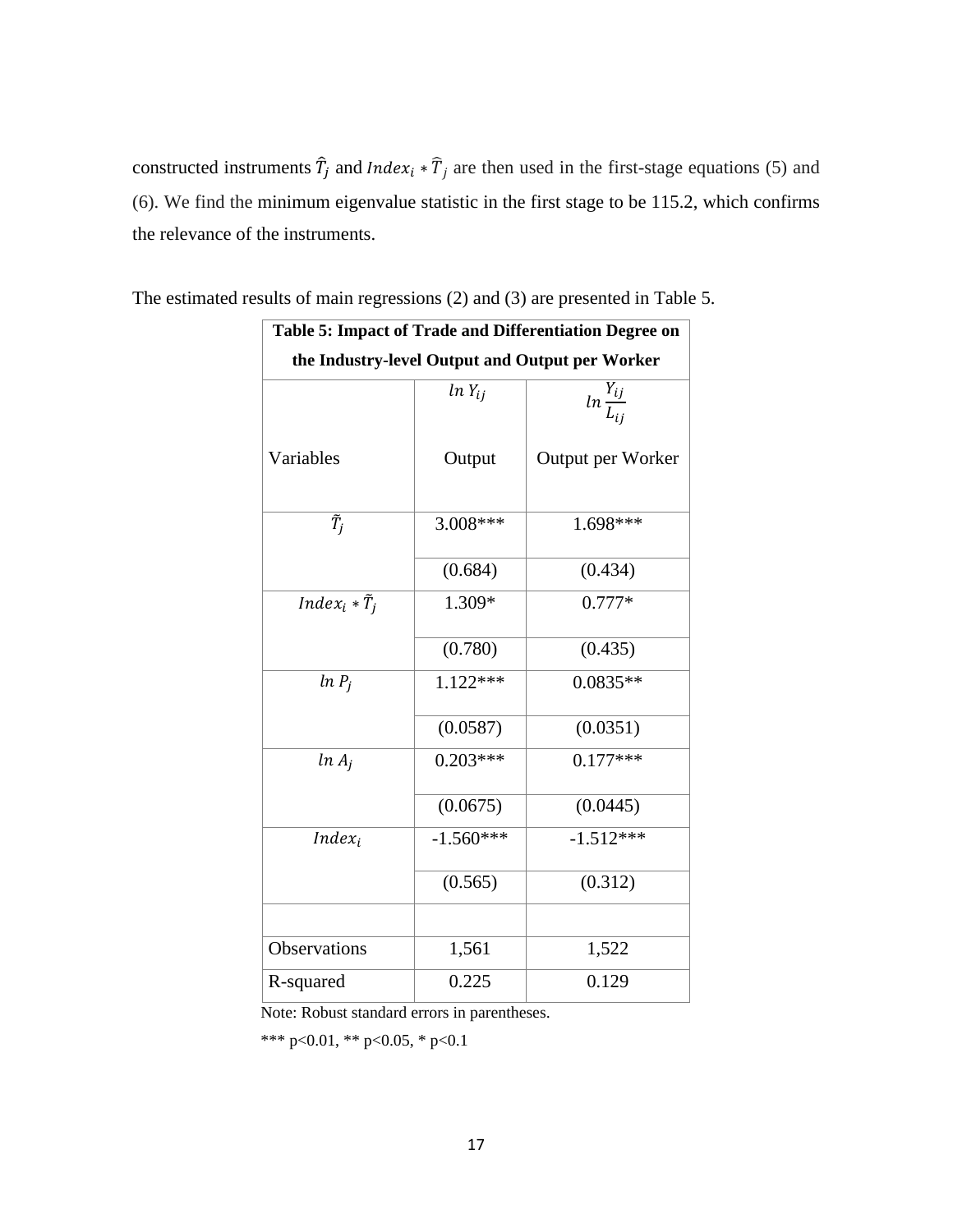We summarize the main findings as follows: (1) The impact of a country's trade on industrial output is positive and significant. One percent point increase in the trade/GDP ratio increases industrial output by 3.008%. (2) The impact of a country's trade on industrial output per worker is also positive and significant. One percentage point increase in the trade/GDP ratio increases industrial output per worker by 1.698%. (3) The impacts of a country's trade on industrial output and industrial output per worker increase with the degree of differentiation in the manufacturing industries.

#### **3.2 An Alternative Approach: Industry-by-industry Estimation**

This section employs an alternative strategy to investigate the effect of a country's trade on industry-level output. We estimate the following regressions by  $2SLS$  for each industry  $i$ separately and obtain the industry-level trade impact  $\beta_{1i}$  (and  $\delta_{1i}$ ) for  $i = 1, 2, ..., 20$ .

$$
\ln Y_{ij} = \beta_{0i} + \beta_{1i}T_j + \beta_{2i}\ln A_j + \beta_{3i}\ln P_j + \mu_{ij}.
$$
 (7)  

$$
\ln \frac{Y_{ij}}{L_{ij}} = \delta_{0i} + \delta_{1i}T_j + \delta_{2i}\ln A_j + \delta_{3i}\ln P_j + \eta_{ij}.
$$
 (8)

For each industry  $i, i = 1, 2, ..., 20$ , we run cross-country regression to estimate the impacts of the trade, area, and population of the country on the industrial output. By comparing the estimated coefficients of all industries, we can analyze whether the impact of trade is the same for all the industries or it varies across the industries. Moreover, we compare the OLS estimates with the IVLS estimates of the relationship between the country-level trade and industrial output.

We rely on the same instrument  $\hat{T}_j$  constructed in Section 3.1 and run the following firststage regression

$$
T_j = c_0 + c_1 \hat{T}_j + c_2 \ln A_j + c_3 \ln P_j + u_j. \quad (9)
$$

Then the second stage estimates equations (7) and (8) by replacing  $T_i$  with the predicted value obtained from equation (9). The estimates of coefficients  $\beta_{1i}$  and  $\delta_{1i}$  for all 20 industries are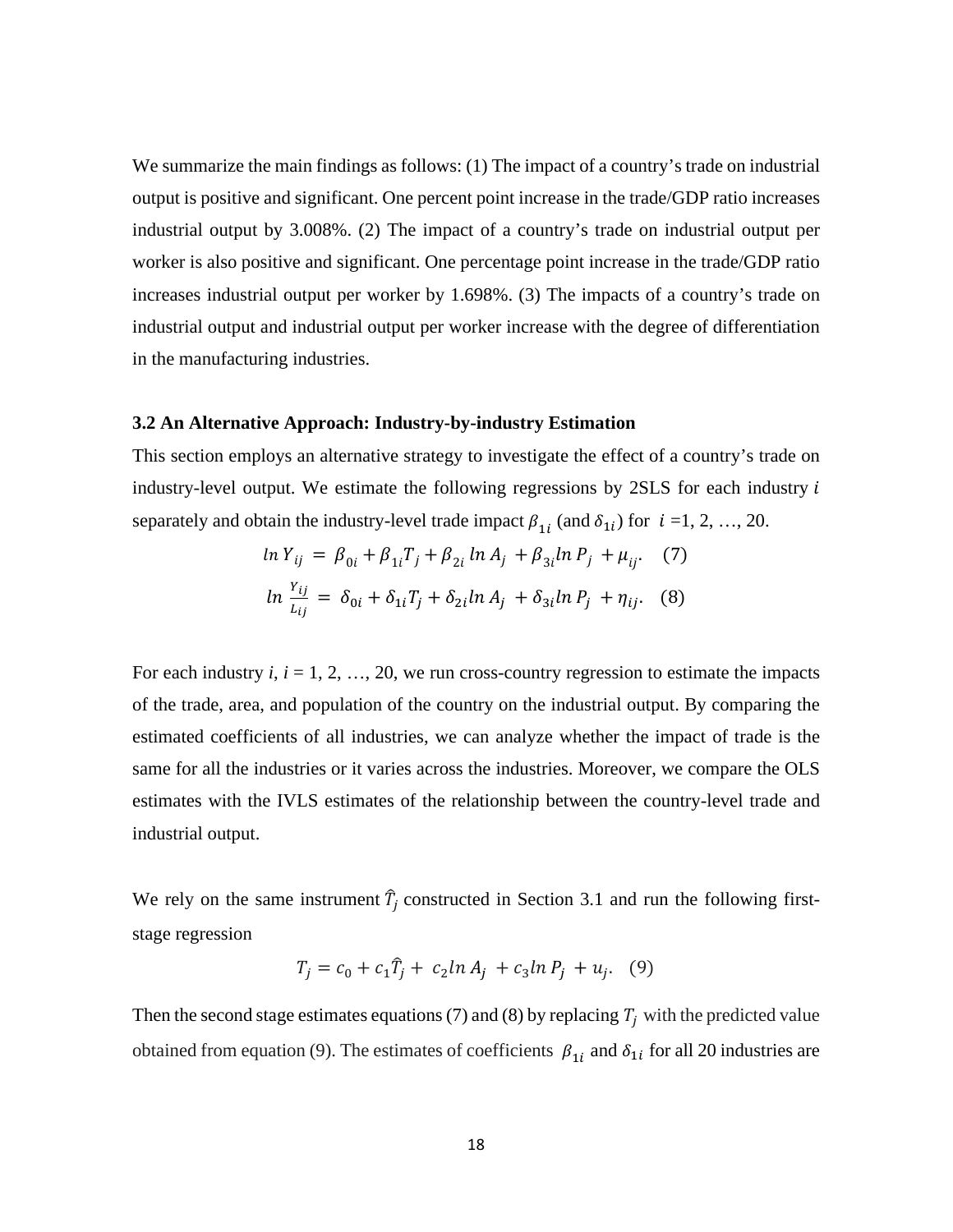summarized in Table 6. The detailed estimates of equations (7) and (8) for all industries are presented in Appendix B.

|                           | Table 6: Summary of Impacts of Trade on Industry-level Output and Output per |                            |           |                             |                                   |           |
|---------------------------|------------------------------------------------------------------------------|----------------------------|-----------|-----------------------------|-----------------------------------|-----------|
|                           |                                                                              |                            | Worker    |                             |                                   |           |
| <b>ISIC Classified</b>    |                                                                              | <b>Industry Output</b>     |           |                             | <b>Industry Output per Worker</b> |           |
| <b>Industry</b>           |                                                                              | $\beta_{1i}$ Coefficients' |           | $\delta_{1i}$ Coefficients' |                                   |           |
|                           | Sign                                                                         | Significance               | Magnitude | Sign                        | Significance                      | Magnitude |
| Food &                    | $\qquad \qquad +$                                                            | ***                        | 3.29      | $+$                         | ***                               | 2.10      |
| <b>Beverages</b>          |                                                                              |                            |           |                             |                                   |           |
| <b>Tobacco Products</b>   | $+$                                                                          | $\ast$                     | 3.40      | $+$                         | $**$                              | 2.93      |
| Textile                   | $+$                                                                          | ***                        | 4.59      | $+$                         | ***                               | 3.84      |
| <b>Wearing Apparel</b>    | $+$                                                                          | $\overline{\phantom{a}}$   | 2.71      | $+$                         | $***$                             | 3.67      |
| $&$ Fur                   |                                                                              |                            |           |                             |                                   |           |
| <b>Wood Products</b>      | $+$                                                                          | $***$                      | 6.11      | $+$                         | ***                               | 3.15      |
| excluding                 |                                                                              |                            |           |                             |                                   |           |
| Furniture                 |                                                                              |                            |           |                             |                                   |           |
| Paper & Paper             | $\boldsymbol{+}$                                                             | $***$                      | 5.31      | $+$                         | $***$                             | 2.81      |
| Products                  |                                                                              |                            |           |                             |                                   |           |
| Publishing &              | $+$                                                                          | ***                        | 4.03      | $\boldsymbol{+}$            | ***                               | 2.40      |
| Printing                  |                                                                              |                            |           |                             |                                   |           |
| Coke, Refined             | $+$                                                                          | $\overline{\phantom{a}}$   | 3.27      | $+$                         | $\overline{\phantom{a}}$          | 2.61      |
| Petroleum                 |                                                                              |                            |           |                             |                                   |           |
| Products &                |                                                                              |                            |           |                             |                                   |           |
| Nuclear Fuel              |                                                                              |                            |           |                             |                                   |           |
| Chemicals $\overline{\&}$ | $\boldsymbol{+}$                                                             | $***$                      | 6.02      | $\ddot{}$                   | $***$                             | 3.39      |
| Chemical                  |                                                                              |                            |           |                             |                                   |           |
| Products                  |                                                                              |                            |           |                             |                                   |           |
| Rubber & Plastics         | $+$                                                                          | $***$                      | 4.29      | $\boldsymbol{+}$            | $***$                             | 3.06      |
| Products                  |                                                                              |                            |           |                             |                                   |           |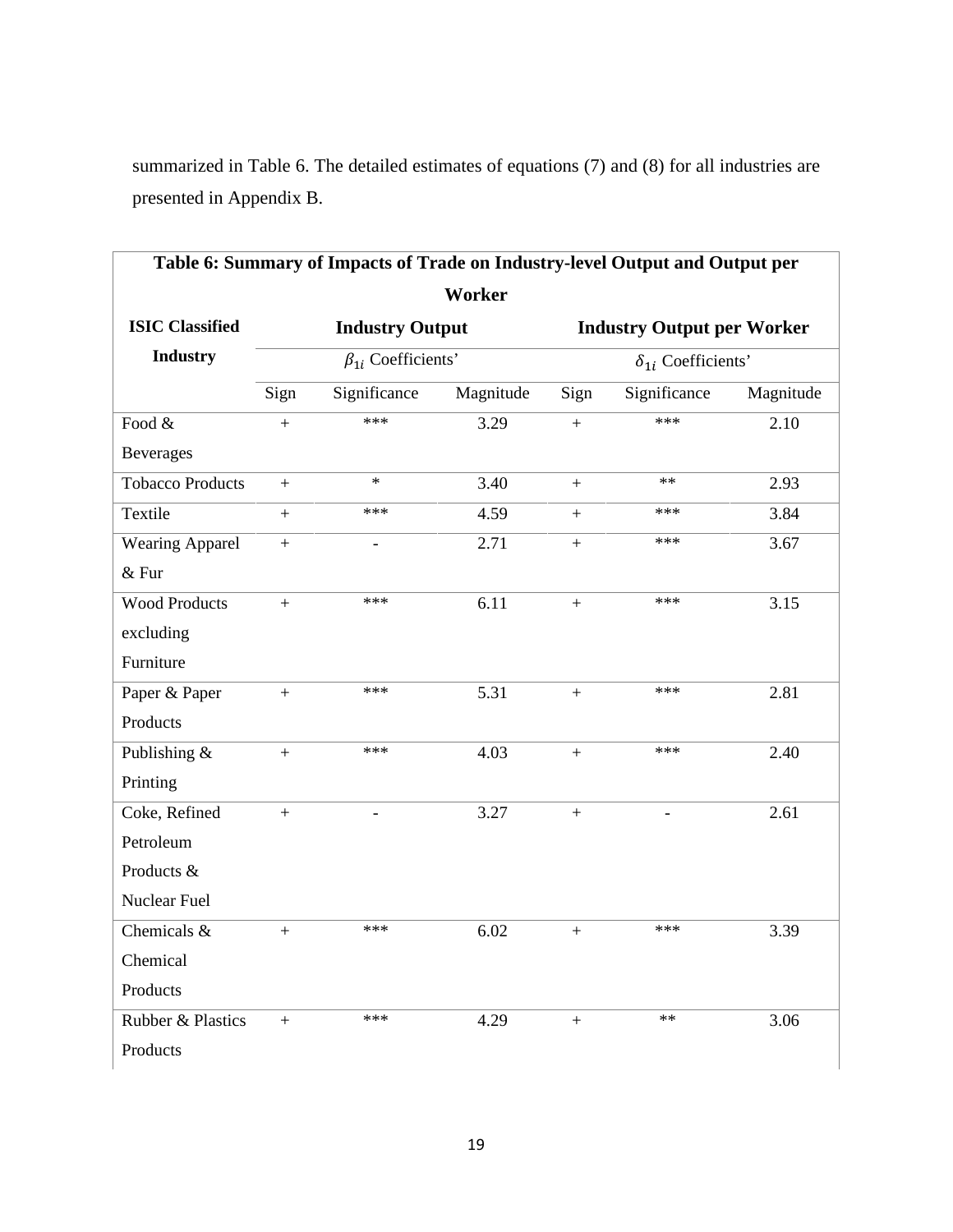| Non-Metallic            | $+$               | ***                      | 3.21  | $+$        | ***   | 1.75 |
|-------------------------|-------------------|--------------------------|-------|------------|-------|------|
| <b>Mineral Products</b> |                   |                          |       |            |       |      |
| Industries              |                   |                          |       |            |       |      |
| <b>Basic Metal</b>      | $\boldsymbol{+}$  | ***                      | 4.86  | $+$        | ***   | 1.50 |
| Machinery &             | $\qquad \qquad +$ | ***                      | 7.72  | $^{+}$     | ***   | 2.01 |
| Equipment               |                   |                          |       |            |       |      |
| Office                  | $+$               | $\overline{\phantom{a}}$ | 3.44  | $\ddot{}$  | $**$  | 2.40 |
| Accounting &            |                   |                          |       |            |       |      |
| Computing               |                   |                          |       |            |       |      |
| Machinery               |                   |                          |       |            |       |      |
| Electrical              | $\qquad \qquad +$ | ***                      | 4.81  | $+$        | ***   | 2.39 |
| Machinery &             |                   |                          |       |            |       |      |
| Apparatus               |                   |                          |       |            |       |      |
| Motor Vehicles,         | $+$               | ***                      | 6.15  | $+$        |       | 1.62 |
| Trailers & Semi-        |                   |                          |       |            |       |      |
| <b>Trailers</b>         |                   |                          |       |            |       |      |
| Other                   | $\qquad \qquad +$ | ***                      | 10.32 | $\ddot{+}$ | ***   | 3.74 |
| Transportation          |                   |                          |       |            |       |      |
| Equipment               |                   |                          |       |            |       |      |
| Furniture               | $\boldsymbol{+}$  | ***                      | 4.73  | $\ddot{}$  | $***$ | 2.24 |
| Manufacturing           |                   |                          |       |            |       |      |
| Leather, Leather        | $+$               | $\overline{\phantom{a}}$ | 1.20  | $+$        | $**$  | 2.11 |
| Products &              |                   |                          |       |            |       |      |
| Footwear                |                   |                          |       |            |       |      |
| <b>Fabricated Metal</b> | $\ddot{+}$        | ***                      | 6.06  | $\ddot{+}$ | ***   | 2.30 |
| Products                |                   |                          |       |            |       |      |

Note: Blanks in the table indicate that results are insignificant for the industry.

The "industry output" column indicates that the highest impact of a geographical component of aggregated trade share is on the industry of Other Transportation Equipment. The results show that one percentage point increase in predicted trade share increases the output of this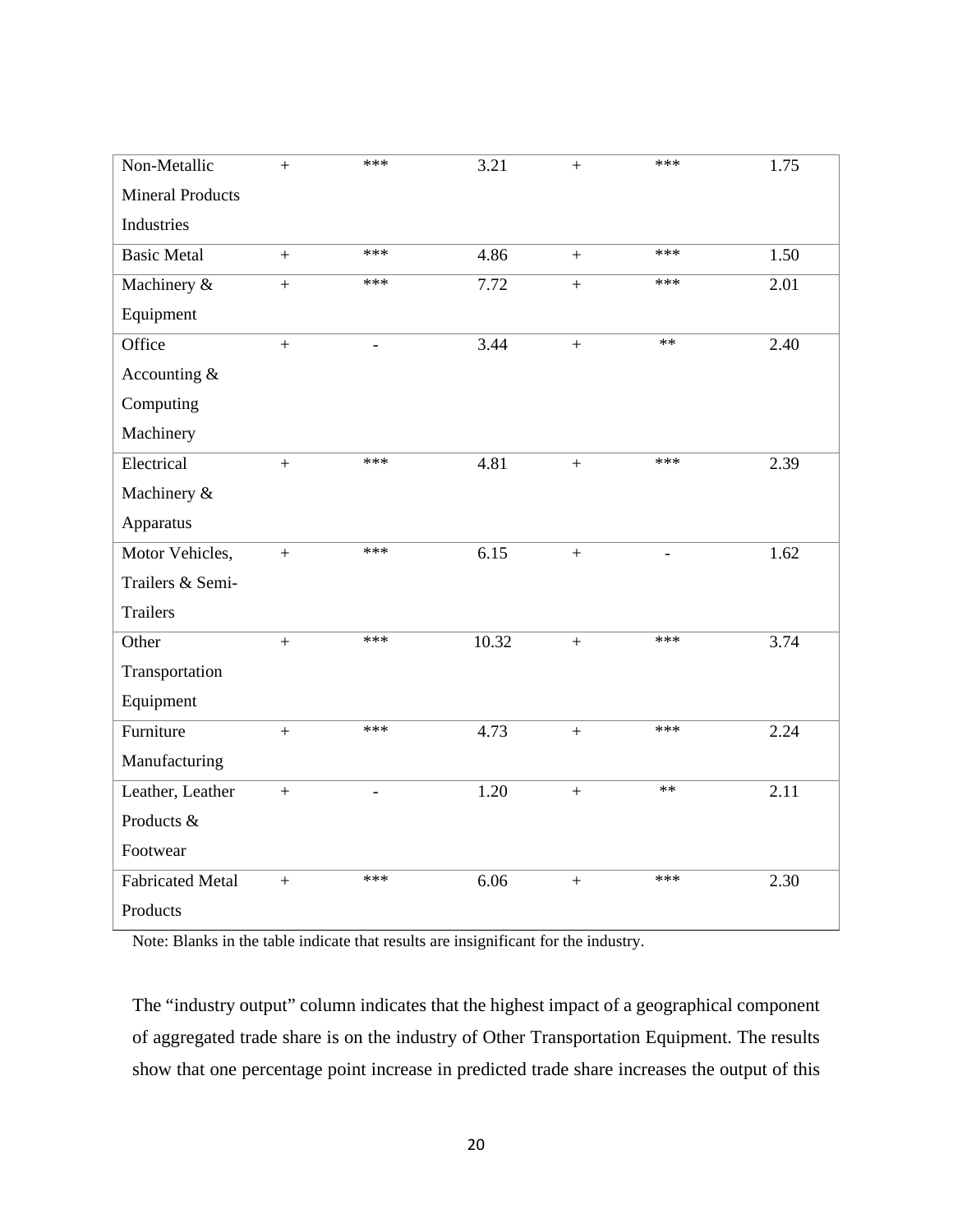industry by 10.32%. For the Non-Metallic Mineral Product industry, on the other hand, one percentage point increase in predicted trade share significantly increases the industry-level output only by 3.21%. On average, the results conclude that the impact of trade on industrial output varies from 3.21% to 10.32% across different industries. Overall, a country's trade positively affects the industrial output of Food & Beverages, Fabricated Metal Products, Tobacco Products, Machinery & Equipment, Textile, Electric Machinery & Apparatus, Non-Metallic Mineral Products, Motor Vehicles, Trailers & Semi-Trailers, Wood Products excluding Furniture, Other Transportation Equipment, Paper & Paper Products, Furniture, Manufacturing, Printing & Publishing, Chemicals & Chemical Products, Rubber & Plastics Products, and Basic Metal. On the other hand, for the industries Office Accounting  $\&$ Computing Machinery, Wearing Apparel & Fur, Leather, Leather Products & Footwear, and Coke, Refined Petroleum Products & Nuclear Fuel, the impact of trade is positive but not significant.

When output per worker is concerned, the impact of trade is generally smaller. Trade share positively affects the industrial output per worker of Food & Beverages, Fabricated Metal Products, Tobacco Products, Machinery & Equipment, Textile, Office Accounting  $\&$ Computing Machinery, Wearing Apparel & Fur, Electric Machinery & Apparatus, Leather, Leather Products & Footwear Non-metallic Mineral Products, Wood Products excluding Furniture, Other Transportation Equipment, Paper & Paper Products, Furniture, Manufacturing, Printing & Publishing, Chemicals & Chemical Products, Rubber & Plastics Products, and Basic Metal. However, for the industries Motor Vehicles, Trailers & Semi-Trailers and Coke, Refined Petroleum Products & Nuclear Fuel, the impact of trade on output per worker is positive but not significant. The impact of trade share on the output per worker is highest for the Textile industry, where one percentage point increase in trade share increases the output per worker by 3.84%. For Basic Metal, on the other hand, the magnitude of the impact is significant but the output per worker changes only by 1.5%.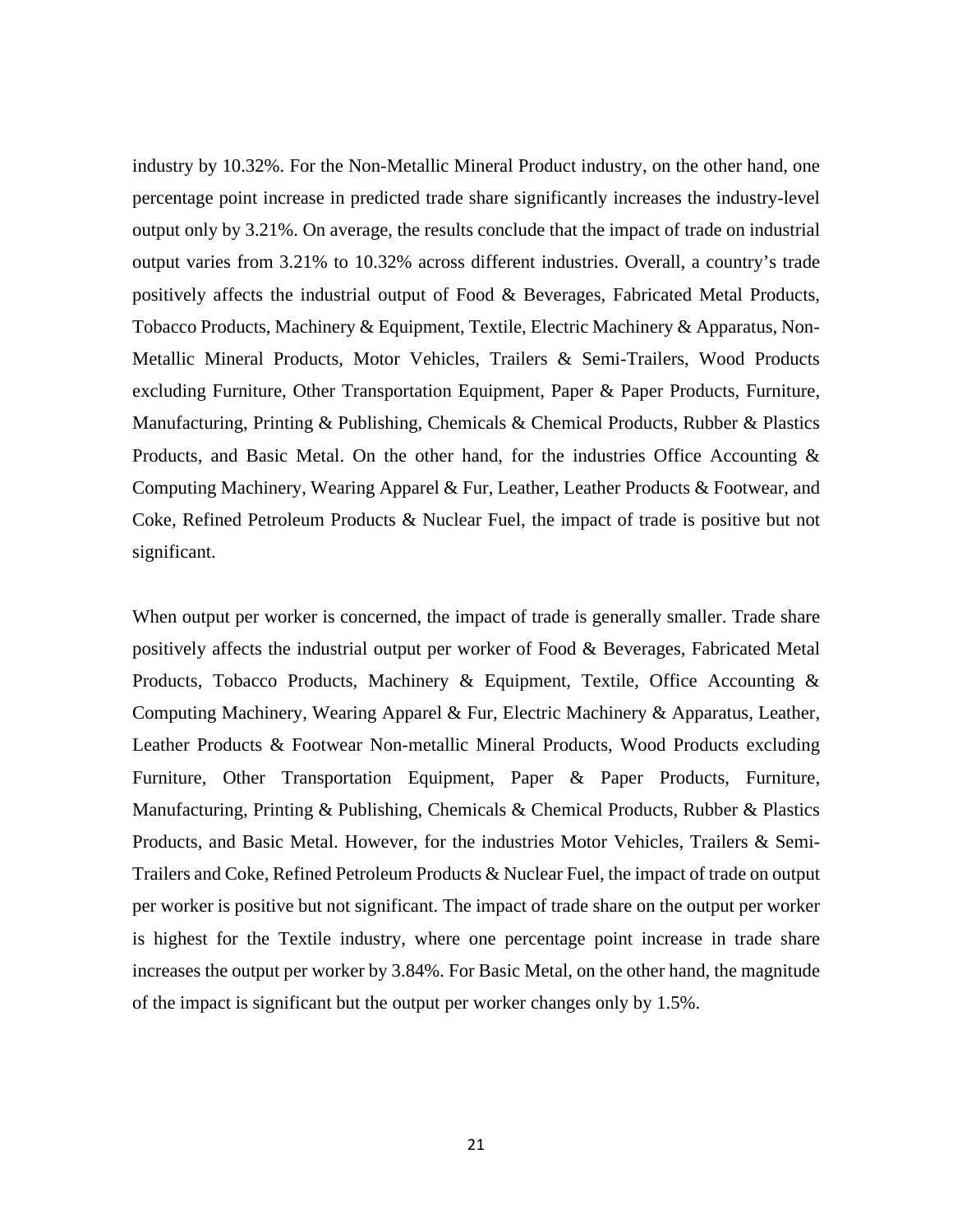The results of industry-by-industry estimation are in line with our main findings in the previous section with respect to the first research question. It also illustrates the heterogeneity in the effect of a country's trade on industry-level output.

## **4. Conclusion**

By extending Frankel-Romer's (1999) estimation strategy, this paper has investigated the effect of country-level trade on industry-level output for 20 leading manufacturing industries, both for developed and developing countries for the year 2015. Given the argument that there exists an endogeneity in the trade and industrial output relationship, the trade constructed by the geographical variables is used as an instrument for the total trade relative to GDP of countries. The results have indicated that the population and area of the country and the trade volume significantly and positively affect the industrial output and output per worker. Based on Rauch (1999), this paper has characterized the industries into two broader categories as homogeneous and differentiated industries. Our findings also show the heterogeneous trade impacts across industries, which is related to the degree of industry differentiation. It has confirmed that in the differentiated industries, the average impacts of predicted trade share on the industry-level output and output per worker are moderately high as compared to the homogeneous industries.

## **Appendix.**

| Table A.1: List of 20 Manufacturing Industries (ISIC-3) |                                          |  |  |  |
|---------------------------------------------------------|------------------------------------------|--|--|--|
| Food & Beverages                                        | <b>Fabricated Metal Products</b>         |  |  |  |
| <b>Tobacco Products</b>                                 | Machinery & Equipment                    |  |  |  |
| <b>Textile</b>                                          | Office Accounting $&$ Computing          |  |  |  |
| Wearing Apparel & Fur                                   | Electrical Machinery & Apparatus         |  |  |  |
| Leather, Leather Products & Footwear                    | Motor Vehicles, Trailers & Semi-Trailers |  |  |  |
| Wood Products excluding Furniture                       | <b>Other Transportation Equipment</b>    |  |  |  |

#### **A. The List of Industries and Countries**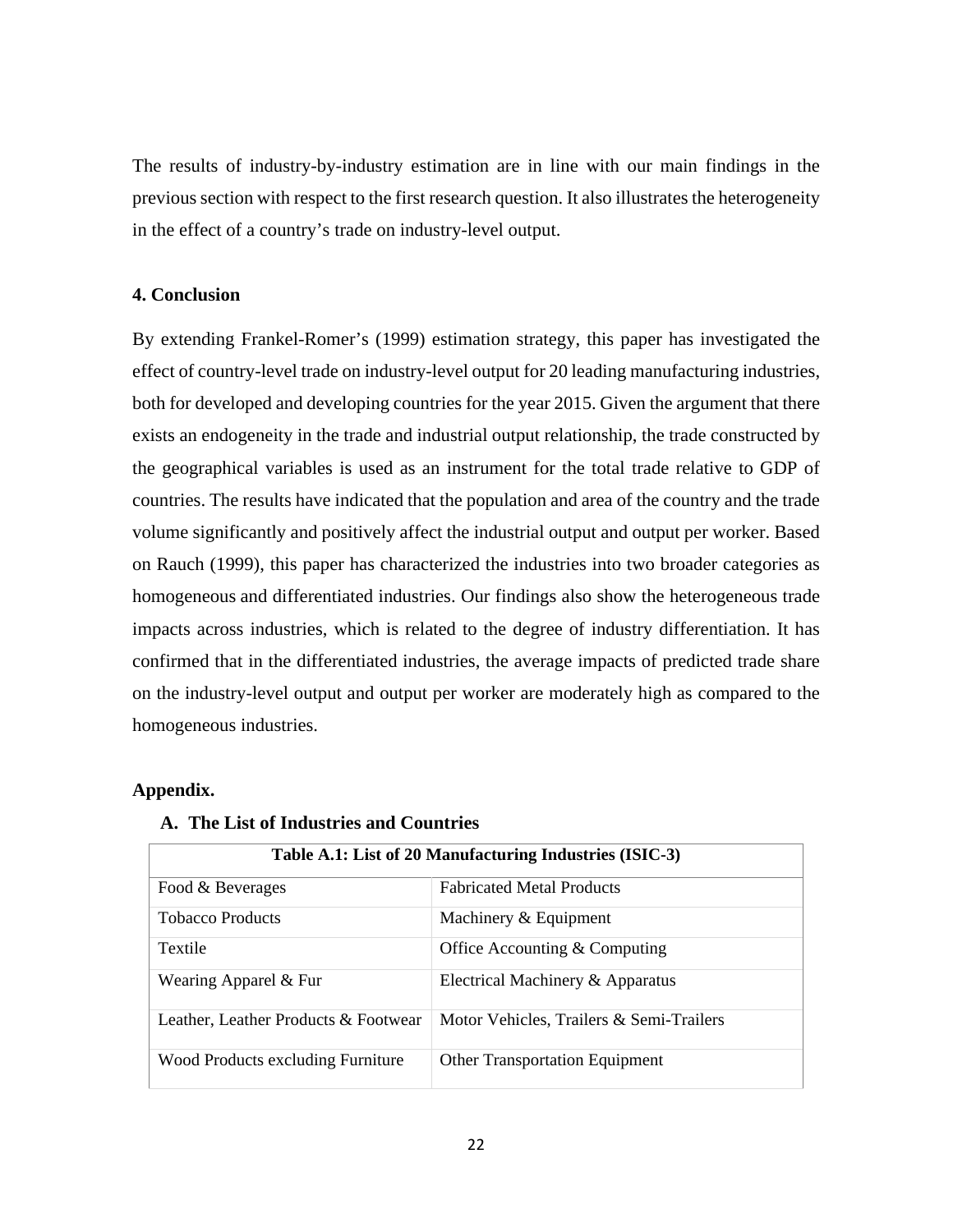| Paper & Paper Products                | Furniture, Manufacturing                        |
|---------------------------------------|-------------------------------------------------|
| Printing & Publishing                 | Coke, Refined Petroleum Products & Nuclear Fuel |
| Chemicals & Chemical Products         | Non-Metallic Mineral Products Industries        |
| <b>Rubber &amp; Plastics Products</b> | <b>Basic Metal</b>                              |

| <b>Table A.2: List of 99 Countries</b> |                              |              |                |               |  |  |  |  |  |
|----------------------------------------|------------------------------|--------------|----------------|---------------|--|--|--|--|--|
| Algeria                                | Argentina                    | Armenia      | Australia      | Austria       |  |  |  |  |  |
| Azerbaijan                             | Bahrain                      | Bangladesh   | <b>Belarus</b> | Belgium       |  |  |  |  |  |
| <b>Bolivia</b>                         | <b>Brazil</b>                | Vietnam      | Bulgaria       | Canada        |  |  |  |  |  |
| Chile                                  | Brunei                       | China        | Colombia       | <b>USA</b>    |  |  |  |  |  |
|                                        | Darussalam                   |              |                |               |  |  |  |  |  |
| Costa Rica                             | Croatia                      | Cuba         | Czech          | Côte d'Ivoire |  |  |  |  |  |
|                                        |                              |              | Rep            |               |  |  |  |  |  |
| <b>Denmark</b>                         | Ecuador                      | Egypt        | Estonia        | Ethiopia      |  |  |  |  |  |
| Finland                                | France                       | Georgia      | Germany        | Greece        |  |  |  |  |  |
| Hungary                                | India                        | Indonesia    | Iran           | Iraq          |  |  |  |  |  |
| Ireland                                | <b>Israel</b>                | Italy        | Japan          | Jordan        |  |  |  |  |  |
| Kazakhstan                             | Kenya                        | South Korea  | Kuwait         | Kyrgyz Rep    |  |  |  |  |  |
| Latvia                                 | $\overline{\text{Leb}}$ anon | Lithuania    | Luxembourg     | Malawi        |  |  |  |  |  |
| Malaysia                               | Malta                        | Mexico       | Moldova        | Mongolia      |  |  |  |  |  |
| Morocco                                | Myanmar                      | Netherlands  | New Zealand    | Nigeria       |  |  |  |  |  |
| Norway                                 | Oman                         | Pakistan     | Panama         | Peru          |  |  |  |  |  |
| Philippines                            | Poland                       | Portugal     | Qatar          | Romania       |  |  |  |  |  |
| Russia                                 | Saudi Arabia                 | Serbia       | Singapore      | Slovak Rep    |  |  |  |  |  |
| Slovenia                               | South Africa                 | Spain        | Sri Lanka      | Sudan         |  |  |  |  |  |
| Sweden                                 | Switzerland                  | Tajikistan   | Tanzania       | Thailand      |  |  |  |  |  |
| Tunisia                                | Turkey                       | Turkmenistan | Uganda         | Ukraine       |  |  |  |  |  |
| <b>UAE</b>                             | United                       | Uruguay      | Uzbekistan     |               |  |  |  |  |  |
|                                        | Kingdom                      |              |                |               |  |  |  |  |  |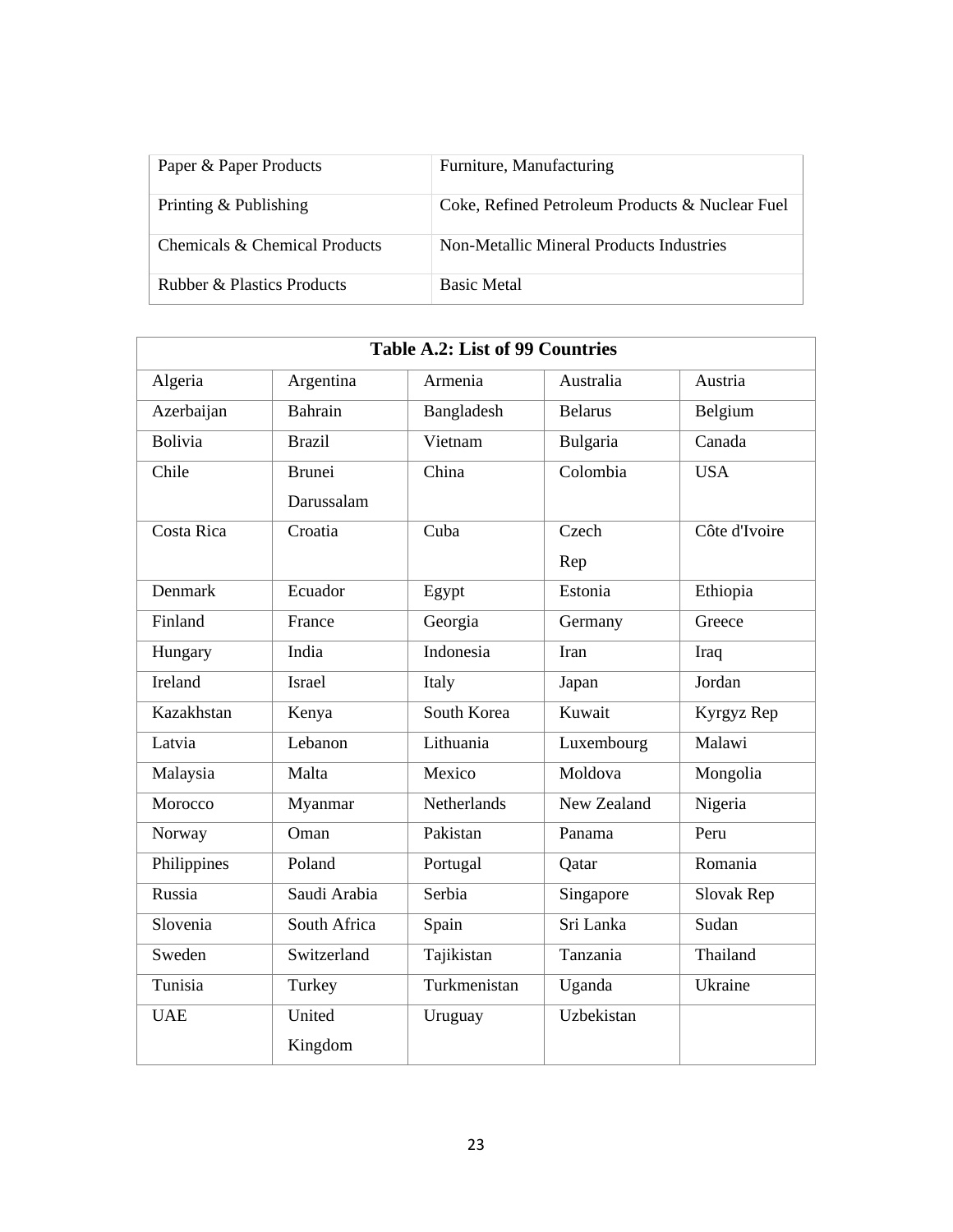# **B. Detailed Results of Industry-by-industry Estimation**

The estimated IVLS results for the impact on industry-level output (equation (7)) are shown in Table B.1.a and Table B.1.b.

|                   | Table B.1.a: 2SLS Regression Results: Manufacturing Industrial Output (Log $Y_i$ ) |                 |                 |                  |                |                  |                   |                   |                 |                     |
|-------------------|------------------------------------------------------------------------------------|-----------------|-----------------|------------------|----------------|------------------|-------------------|-------------------|-----------------|---------------------|
|                   | Food &                                                                             | Fabricated      | <b>Tobacco</b>  | <b>Machinery</b> | <b>Textile</b> | <b>Office</b>    | Wearing           | <b>Electrical</b> | Leather,        | <b>Non-Metallic</b> |
|                   | <b>Beverages</b>                                                                   | <b>Metal</b>    | <b>Products</b> | $\pmb{\&}$       |                | Accounting &     | <b>Apparel</b>    | <b>Machinery</b>  | Leather         | <b>Mineral</b>      |
| <b>Industries</b> |                                                                                    | <b>Products</b> |                 | Equipment        |                | Computing        | $\boldsymbol{\&}$ | $\boldsymbol{\&}$ | <b>Products</b> | <b>Products</b>     |
|                   |                                                                                    |                 |                 |                  |                | <b>Machinery</b> | Fur               | <b>Apparatus</b>  | $\pmb{\&}$      | <b>Industries</b>   |
|                   |                                                                                    |                 |                 |                  |                |                  |                   |                   | Footwear        |                     |
| $\tilde{T}_i$     | 3.292***                                                                           | $6.07***$       | $3.403*$        | 7.720***         | 4.599**        | 3.441            | 2.71              | 4.815***          | 1.207           | 3.219***            |
|                   | (0.866)                                                                            | (1.584)         | (1.721)         | (2.145)          | $\ast$         | (2.140)          | (1.573)           | (1.680)           | (1.266)         | (0.914)             |
|                   |                                                                                    |                 |                 |                  | (1.146)        |                  |                   |                   |                 |                     |
| $ln A_i$          | $0.939***$                                                                         | $1.124***$      | $1.471***$      | $1.148***$       | 1.193**        | $1.770***$       | $1.117***$        | $1.275***$        | $1.281***$      | $0.921***$          |
|                   | (0.133)                                                                            | (0.186)         | (0.265)         | (0.227)          | $\ast$         | (0.294)          | (0.141)           | (0.180)           | (0.158)         | (0.125)             |
|                   |                                                                                    |                 |                 |                  | (0.144)        |                  |                   |                   |                 |                     |
| $ln P_i$          | $0.284**$                                                                          | 0.246           | $-0.0841$       | $0.485*$         | $0.455**$      | $-0.420$         | 0.0758            | 0.168             | $-0.0587$       | 0.207               |
|                   | (0.124)                                                                            | (0.206)         | (0.289)         | (0.281)          | $\ast$         | (0.361)          | (0.176)           | (0.199)           | (0.165)         | (0.124)             |
|                   |                                                                                    |                 |                 |                  | (0.168)        |                  |                   |                   |                 |                     |
| Constant          | 15.09***                                                                           | 11.95***        | $14.05***$      | 7.435            | 8.636**        | 18.86***         | $14.61***$        | $12.53***$        | 15.60***        | 14.66***            |
|                   | (1.875)                                                                            | (3.254)         | (4.384)         | (4.489)          | $\ast$         | (5.378)          | (3.040)           | (3.371)           | (2.693)         | (1.952)             |
|                   |                                                                                    |                 |                 |                  | (2.728)        |                  |                   |                   |                 |                     |
|                   |                                                                                    |                 |                 |                  |                |                  |                   |                   |                 |                     |
| Observations      | 83                                                                                 | 81              | 53              | 83               | 82             | 68               | 79                | 81                | 79              | 83                  |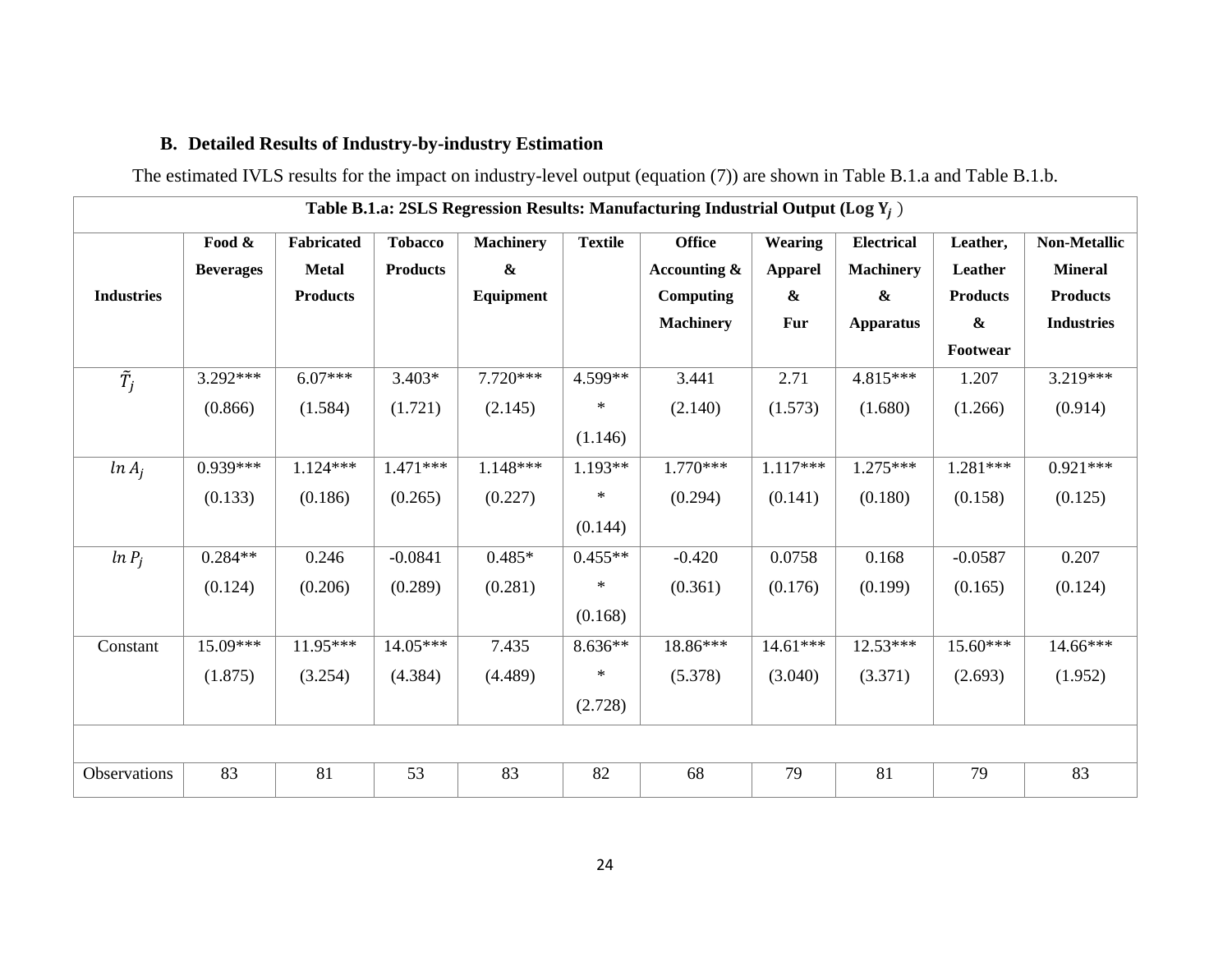| <b>K-squared</b> | $\sim$ 4<br>0.01 | 0.388 | J 444<br>◡… | $\Omega$<br>0.326 | $\sim$<br>0.62 | 0.390<br>. | 0.505 | $\overline{\phantom{0}}$<br>0.4 <sub>1</sub> | $\sim$<br>$\mathsf{v}.\mathsf{v}.\mathsf{v}$ | 0.606 |
|------------------|------------------|-------|-------------|-------------------|----------------|------------|-------|----------------------------------------------|----------------------------------------------|-------|
|------------------|------------------|-------|-------------|-------------------|----------------|------------|-------|----------------------------------------------|----------------------------------------------|-------|

Note: Robust standard errors in parentheses.

|               | Table B.1.b:2SLS Regression Results: Manufacturing Industrial Output (Log $Y_i$ ) |                 |                       |                 |                      |                   |                 |                 |                 |              |
|---------------|-----------------------------------------------------------------------------------|-----------------|-----------------------|-----------------|----------------------|-------------------|-----------------|-----------------|-----------------|--------------|
|               | <b>Motor</b>                                                                      | <b>Wood</b>     | <b>Other</b>          | Paper &         | Furniture,           | Printing $\&$     | Chemicals &     | Coke,           | <b>Rubber</b>   | <b>Basic</b> |
|               | Vehicles,                                                                         | <b>Products</b> | <b>Transportation</b> | Paper           | <b>Manufacturing</b> | <b>Publishing</b> | <b>Chemical</b> | <b>Refined</b>  | &               | <b>Metal</b> |
|               | <b>Trailers</b>                                                                   | excluding       | Equipment             | <b>Products</b> |                      |                   | <b>Products</b> | Petroleum       | <b>Plastics</b> |              |
|               | & Semi-                                                                           | Furniture       |                       |                 |                      |                   |                 | <b>Products</b> | <b>Products</b> |              |
|               | <b>Trailers</b>                                                                   |                 |                       |                 |                      |                   |                 | & Nuclear       |                 |              |
|               |                                                                                   |                 |                       |                 |                      |                   |                 | <b>Fuel</b>     |                 |              |
| $\tilde{T}_i$ | $6.152**$                                                                         | $6.110***$      | $10.32***$            | 5.316***        | 4.732***             | 4.034***          | $6.027***$      | 3.271           | 4.298**         | 4.860***     |
|               | ∗                                                                                 | (1.621)         | (3.424)               | (1.471)         | (1.486)              | (1.152)           | (1.314)         | (2.072)         | $\ast$          | (1.401)      |
|               | (1.936)                                                                           |                 |                       |                 |                      |                   |                 |                 | (1.391)         |              |
| $ln A_i$      | $1.704**$                                                                         | $0.677***$      | $1.865***$            | $1.052***$      | $1.192***$           | $0.956***$        | $1.300***$      | $1.226***$      | 1.209**         | $1.087***$   |
|               | ∗                                                                                 | (0.216)         | (0.368)               | (0.202)         | (0.165)              | (0.156)           | (0.184)         | (0.225)         | $\ast$          | (0.169)      |
|               | (0.261)                                                                           |                 |                       |                 |                      |                   |                 |                 | (0.175)         |              |
| $ln P_i$      | 0.386                                                                             | $0.710***$      | 0.414                 | $0.436*$        | 0.170                | 0.183             | 0.334           | 0.0464          | 0.175           | $0.522**$    |
|               | (0.284)                                                                           | (0.218)         | (0.450)               | (0.220)         | (0.195)              | (0.161)           | (0.205)         | (0.272)         | (0.217)         | (0.254)      |
| Constant      | 7.706*                                                                            | $6.007*$        | 3.090                 | 9.089***        | $12.60***$           | 12.97***          | $10.71***$      | $16.11***$      | 13.23**         | 9.234**      |
|               | (4.440)                                                                           | (3.428)         | (7.194)               | (3.336)         | (3.109)              | (2.445)           | (3.076)         | (4.320)         | $\ast$          | (3.754)      |
|               |                                                                                   |                 |                       |                 |                      |                   |                 |                 | (3.298)         |              |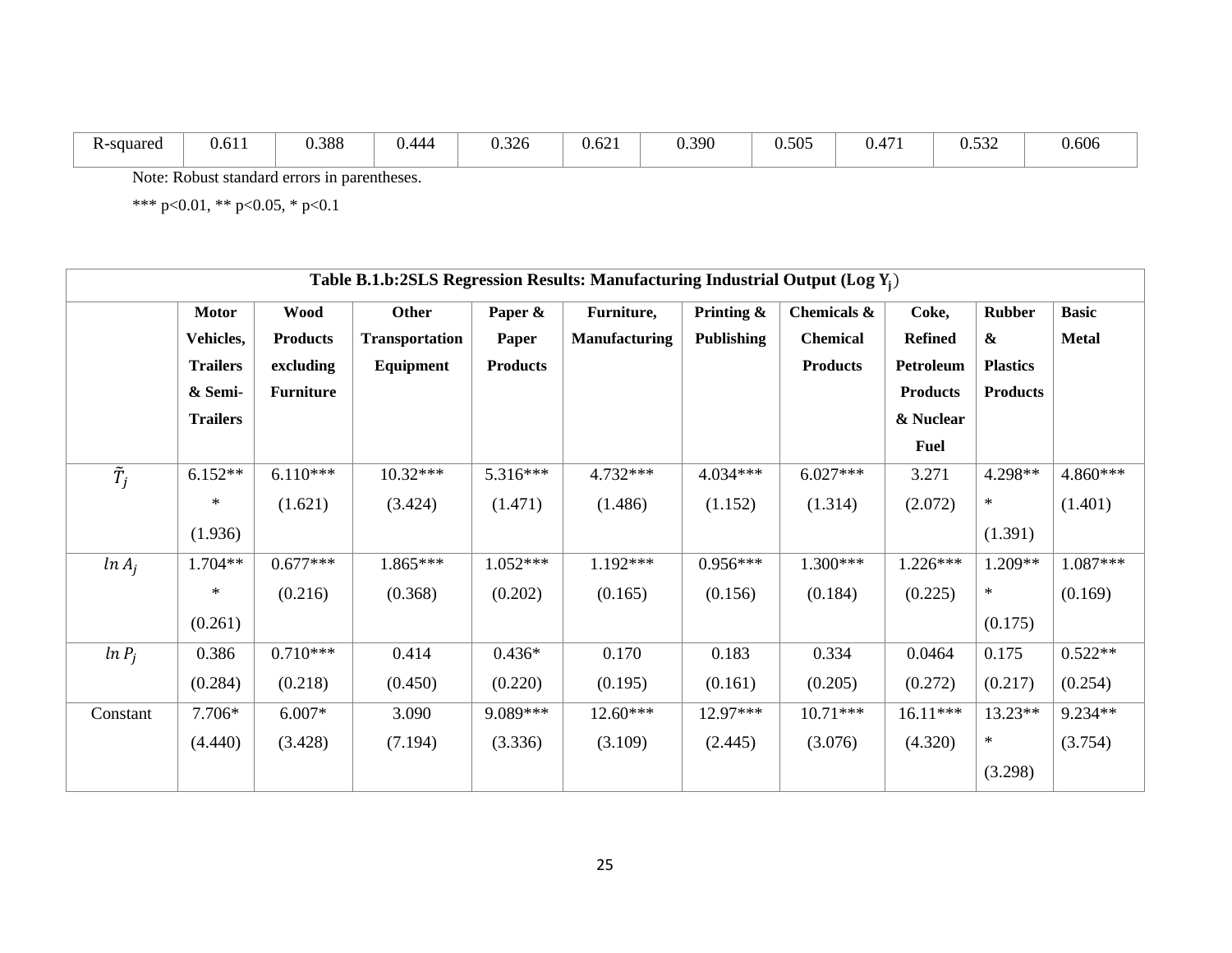| Observations | 78    | $Q \wedge$<br>O4 | $\sim$<br>74 | 80    | о.<br>84 | 80    | 01    | 65    | 80    | 83    |
|--------------|-------|------------------|--------------|-------|----------|-------|-------|-------|-------|-------|
| R-squared    | 0.480 | 0.319            | 0.383        | 0.345 | 0.461    | 0.450 | 0.501 | 0.352 | 0.476 | 0.499 |

Note: Robust standard errors in parentheses.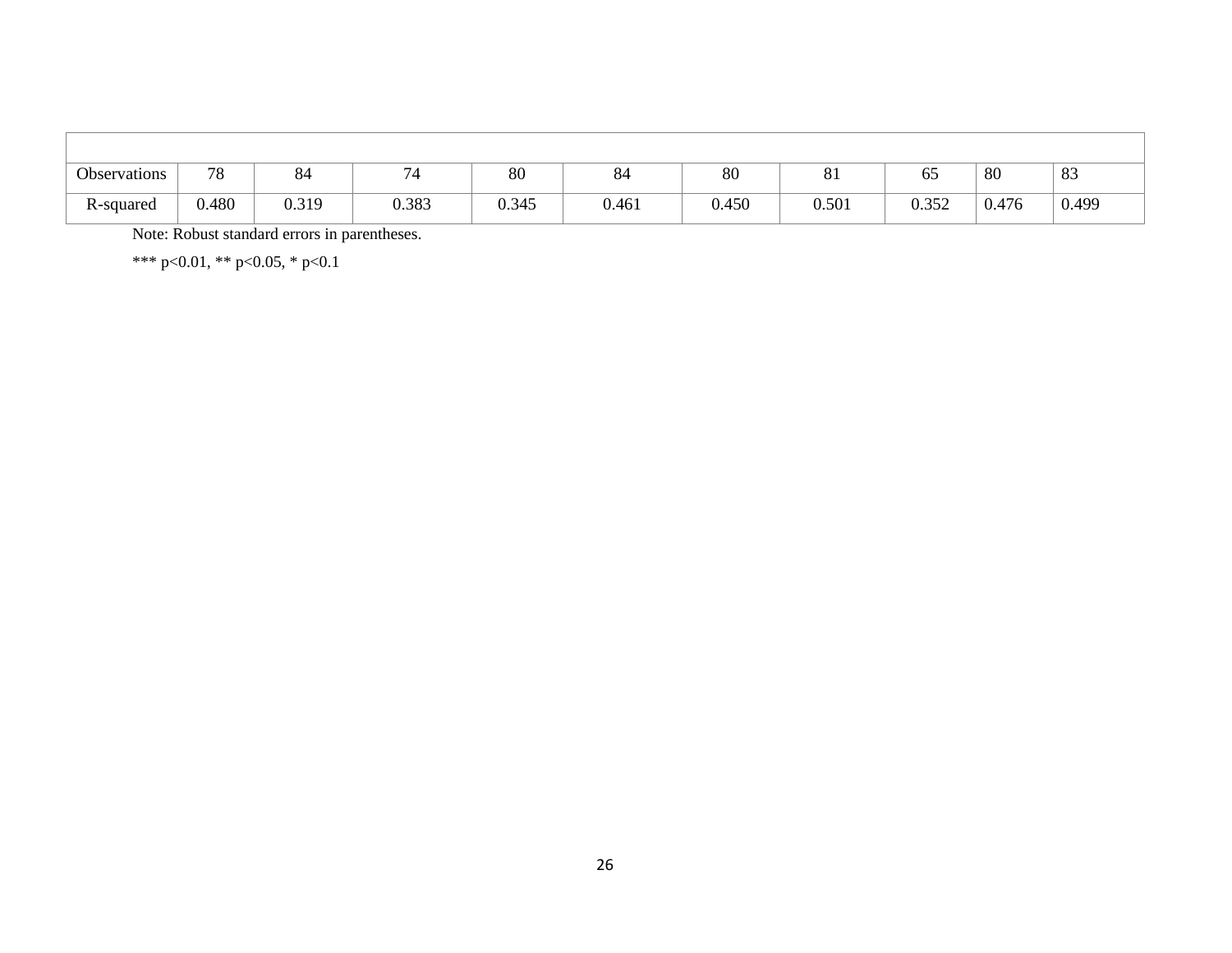Next, the IVLS results for the impact of trade on output per worker (equation (8)) are presented in Table B.2.a and Table B.2.b.

|                   | Table B.2.a: 2SLS Regression Results: Manufacturing Industrial Output Per Worker   Log |                   |                 |                   |                |                  |                |                   |                 |                   |
|-------------------|----------------------------------------------------------------------------------------|-------------------|-----------------|-------------------|----------------|------------------|----------------|-------------------|-----------------|-------------------|
| <b>Industries</b> | Food &                                                                                 | <b>Fabricated</b> | <b>Tobacco</b>  | <b>Machinery</b>  | <b>Textile</b> | <b>Office</b>    | Wearing        | <b>Electrical</b> | Leather,        | Non-              |
|                   | <b>Beverages</b>                                                                       | <b>Metal</b>      | <b>Products</b> | $\boldsymbol{\&}$ |                | Accounting &     | <b>Apparel</b> | <b>Machinery</b>  | Leather         | <b>Metallic</b>   |
|                   |                                                                                        | <b>Products</b>   |                 | Equipment         |                | Computing        | & Fur          | $\pmb{\&}$        | <b>Products</b> | <b>Mineral</b>    |
|                   |                                                                                        |                   |                 |                   |                | <b>Machinery</b> |                | <b>Apparatus</b>  | $\pmb{\&}$      | <b>Products</b>   |
|                   |                                                                                        |                   |                 |                   |                |                  |                |                   | Footwear        | <b>Industries</b> |
| $\tilde{T}_i$     | $2.105***$                                                                             | $2.304***$        | $2.936**$       | $2.01***$         | 3.848***       | $2.401**$        | $3.671***$     | 2.387***          | $2.112**$       | 1.749***          |
|                   | (0.618)                                                                                | (0.564)           | (1.264)         | (0.733)           | (0.844)        | (1.189)          | (0.840)        | (0.771)           | (0.927)         | (0.626)           |
| $ln A_i$          | 0.114                                                                                  | $0.193*$          | 0.117           | $0.199*$          | 0.0401         | 0.167            | 0.0451         | 0.0807            | 0.0441          | 0.0992            |
|                   | (0.0893)                                                                               | (0.114)           | (0.239)         | (0.103)           | (0.110)        | (0.112)          | (0.110)        | (0.0911)          | (0.113)         | (0.100)           |
| $ln P_i$          | 0.155                                                                                  | $-0.0115$         | $0.337*$        | 0.0286            | $0.459***$     | 0.0814           | $0.325**$      | 0.176             | 0.122           | 0.0396            |
|                   | (0.101)                                                                                | (0.135)           | (0.171)         | (0.117)           | (0.170)        | (0.177)          | (0.129)        | (0.115)           | (0.151)         | (0.0964)          |
| Constant          | 8.219***                                                                               | 9.462***          | 5.788*          | $9.121***$        | 2.732          | 8.681***         | $4.037**$      | $7.656***$        | 7.803***        | 9.692***          |
|                   | (1.443)                                                                                | (1.677)           | (2.906)         | (1.716)           | (2.465)        | (2.786)          | (1.960)        | (1.801)           | (2.251)         | (1.399)           |
|                   |                                                                                        |                   |                 |                   |                |                  |                |                   |                 |                   |
| Observations      | 82                                                                                     | 80                | 51              | 81                | 81             | 67               | 76             | 79                | 75              | 82                |
| R-squared         | 0.097                                                                                  | 0.125             | 0.054           | 0.095             | 0.144          | 0.099            | 0.134          | 0.072             | 0.062           | 0.113             |

Note: Robust standard errors in parentheses.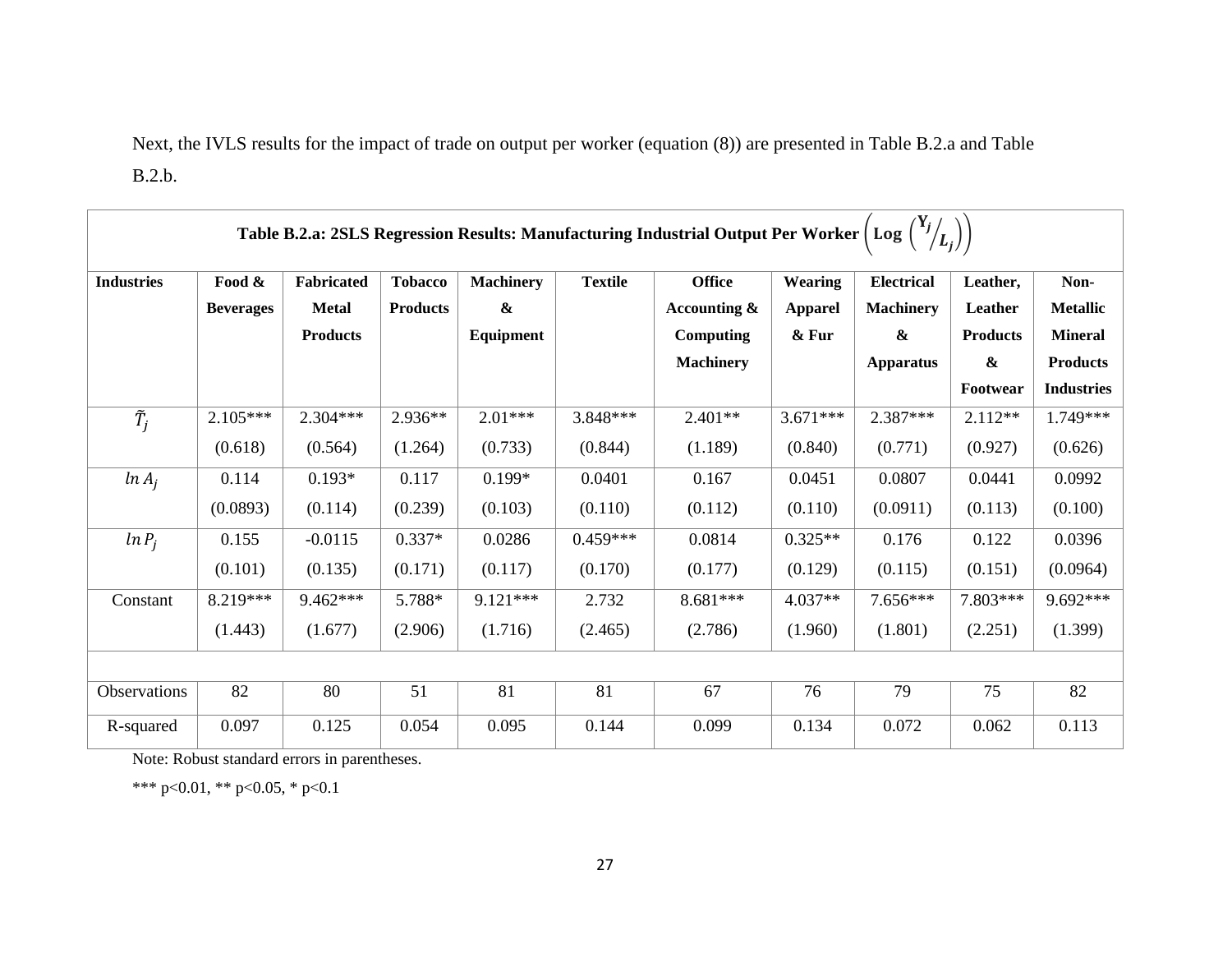|                          | Table B.2.b: S2SLS Regression Results: Manufacturing Industrial Output Per Worker  <br>$\lfloor Log \rfloor$ |                                             |                                             |                                     |                             |                                    |                                                         |                                      |                                                |                              |
|--------------------------|--------------------------------------------------------------------------------------------------------------|---------------------------------------------|---------------------------------------------|-------------------------------------|-----------------------------|------------------------------------|---------------------------------------------------------|--------------------------------------|------------------------------------------------|------------------------------|
| <b>Industries</b>        | <b>Motor</b><br>Vehicles,<br>Trailers &                                                                      | <b>Wood</b><br><b>Products</b><br>excluding | Other<br><b>Transportation</b><br>Equipment | Paper &<br>Paper<br><b>Products</b> | Furniture,<br>Manufacturing | Printing $\&$<br><b>Publishing</b> | <b>Chemical</b><br>$\boldsymbol{\&}$<br><b>Chemical</b> | Coke,<br><b>Refined</b><br>Petroleum | Rubber &<br><b>Plastics</b><br><b>Products</b> | <b>Basic</b><br><b>Metal</b> |
|                          | Semi-<br><b>Trailers</b>                                                                                     | <b>Furniture</b>                            |                                             |                                     |                             |                                    | <b>Products</b>                                         | Products &<br><b>Nuclear</b>         |                                                |                              |
|                          |                                                                                                              |                                             |                                             |                                     |                             |                                    |                                                         | <b>Fuel</b>                          |                                                |                              |
| $\overline{\tilde{T}_j}$ | 1.625                                                                                                        | $3.149***$                                  | $3.744***$                                  | $2.817**$                           | $2.243***$                  | 2.397***                           | 3.395***                                                | 2.610                                | $3.060**$                                      | $1.505**$                    |
|                          | (0.987)                                                                                                      | (0.929)                                     | (1.334)                                     | $\ast$                              | (0.702)                     | (0.549)                            | (0.850)                                                 | (1.657)                              | (1.406)                                        | (0.741)                      |
|                          |                                                                                                              |                                             |                                             | (0.723)                             |                             |                                    |                                                         |                                      |                                                |                              |
| $ln A_i$                 | $0.171*$                                                                                                     | 0.00418                                     | $0.273**$                                   | 0.0140                              | $0.182**$                   | 0.0640                             | 0.221                                                   | 0.255                                | 0.0952                                         | 0.0887                       |
|                          | (0.0999)                                                                                                     | (0.118)                                     | (0.136)                                     | (0.123)                             | (0.0905)                    | (0.0954)                           | (0.134)                                                 | (0.170)                              | (0.204)                                        | (0.0990)                     |
| $ln P_i$                 | 0.163                                                                                                        | $0.352**$                                   | 0.284                                       | $0.315**$                           | 0.0420                      | $0.164*$                           | 0.220                                                   | 0.153                                | 0.0123                                         | 0.130                        |
|                          | (0.141)                                                                                                      | (0.162)                                     | (0.184)                                     | (0.134)                             | (0.118)                     | (0.0958)                           | (0.158)                                                 | (0.254)                              | (0.256)                                        | (0.124)                      |
| Constant                 | 8.310***                                                                                                     | 4.747**                                     | 4.765                                       | 5.995**                             | 8.517***                    | 7.393***                           | $6.561***$                                              | 9.674**                              | 9.617***                                       | 9.462***                     |
|                          | (2.246)                                                                                                      | (2.378)                                     | (2.987)                                     | $\ast$                              | (1.696)                     | (1.318)                            | (2.243)                                                 | (3.913)                              | (3.568)                                        | (1.772)                      |
|                          |                                                                                                              |                                             |                                             | (1.849)                             |                             |                                    |                                                         |                                      |                                                |                              |
|                          |                                                                                                              |                                             |                                             |                                     |                             |                                    |                                                         |                                      |                                                |                              |
| Observations             | 76                                                                                                           | 83                                          | 70                                          | 79                                  | 82                          | 78                                 | 80                                                      | 60                                   | 79                                             | 81                           |
| R-squared                | 0.070                                                                                                        | 0.088                                       | 0.116                                       | 0.086                               | 0.128                       | 0.127                              | 0.111                                                   | 0.042                                | 0.112                                          | 0.034                        |

Note: Robust standard errors in parentheses.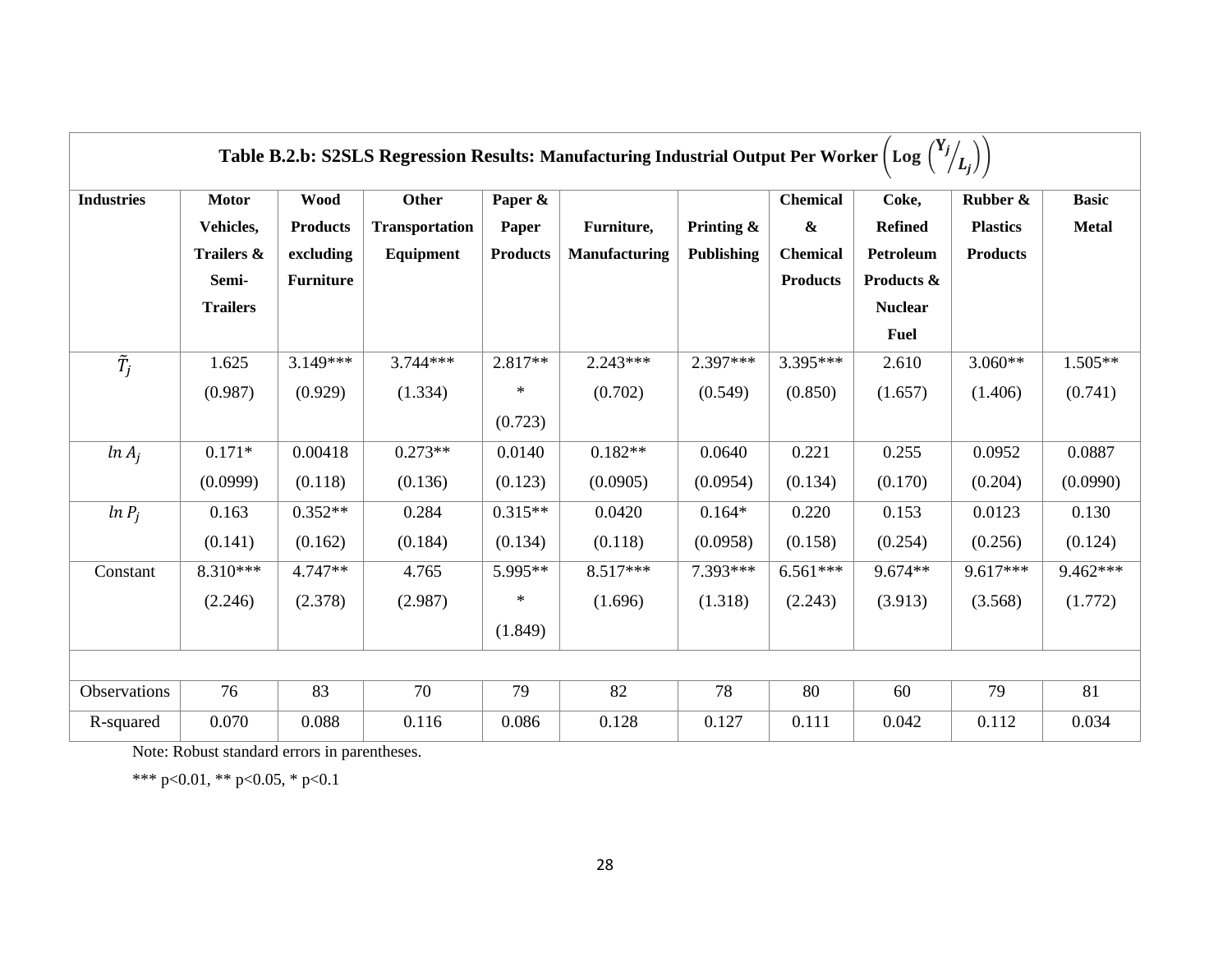The first stage regression results estimated by using equation (9) are shown in Table B.3.

| <b>Table B.3: First Stage Regression Results</b> |            |  |  |  |  |  |  |
|--------------------------------------------------|------------|--|--|--|--|--|--|
| Variables                                        | $T_i$      |  |  |  |  |  |  |
| $\widehat{T}_i$                                  | $0.717***$ |  |  |  |  |  |  |
|                                                  | (0.222)    |  |  |  |  |  |  |
| $ln P_i$                                         | $-0.0487$  |  |  |  |  |  |  |
|                                                  | (0.0325)   |  |  |  |  |  |  |
| $ln A_i$                                         | $-0.0514*$ |  |  |  |  |  |  |
|                                                  | (0.0308)   |  |  |  |  |  |  |
| Constant                                         | 1.228***   |  |  |  |  |  |  |
|                                                  | (0.350)    |  |  |  |  |  |  |
| Observations                                     | 99         |  |  |  |  |  |  |
| R-squared                                        | 0.356      |  |  |  |  |  |  |

Note: Robust standard errors in parentheses.

\*\*\* p<0.01, \*\* p<0.05, \* p<0.1

The coefficient of constructed trade share  $\hat{T}_j$  is 0.717, which confirms that the constructed share contains enough information about the actual trade share of the countries. A one-unit change in the constructed trade share changes the actual trade share by 0.71 units, and it is significant with the t-value of 3.25, which corresponds to F stats of 10. The results are consistent with those of Frankel and Romer indicating that the geographical component of the trade is a good instrument for actual trade.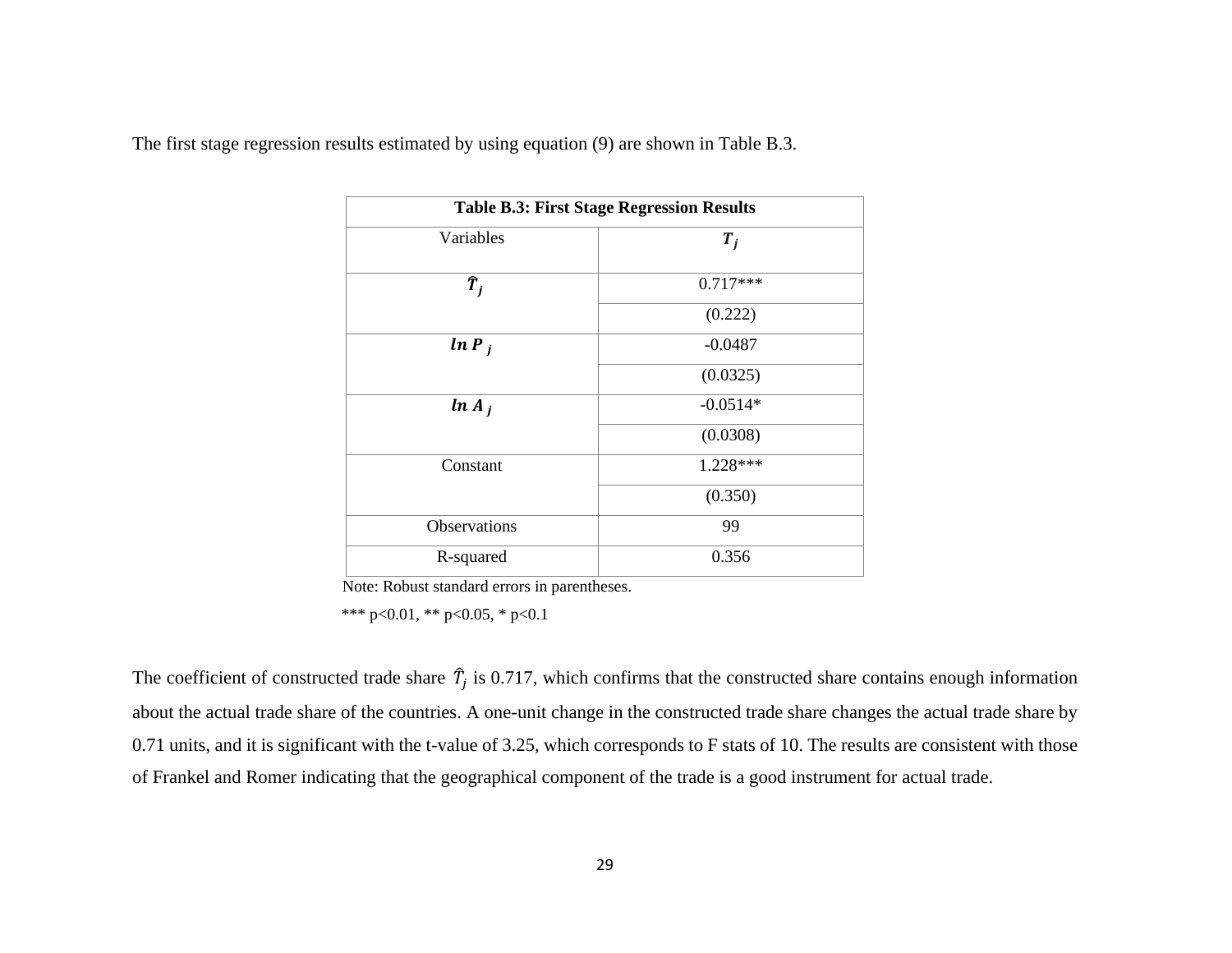## **References**

Chaney, T. 2008. "Distorted Gravity: The Intensive and Extensive Margins of International Trade." *American Economic Review* 98 (4): 1707–21.

Dollar, David. 1992. "Outward-Oriented Developing Economies Really Do Grow More Rapidly: Evidence from 95 LDCs, 1976–1985." *Economic Development and Cultural Change* 40 (3): 523–44.

Edwards, Sebastian. 1998. "Openness, Productivity and Growth: What Do We Really Know?" *Economic Journal* 108 (447): 383–98.

Feyrer, James. 2019. "Trade and Income—Exploiting Time Series in Geography." *American Economic Journal: Applied Economics* 11 (4): 1–35.

Frankel, J. A. and D. H. Romer. 1999. "Does Trade Cause Growth?" *American Economic Review* 89 (3): 379–99.

Frankel, J. and A. Rose. 2001. "An Estimate of the Effect of Currency Unions and Boards on Trade and Output." Working Paper, Harvard University and University of California at Berkeley.

Hall, R. E. and C. I. Jones. 1999. "Why Do Some Countries Produce So Much More Output per Worker than Others?" *Quarterly Journal of Economics* 114: 83–116.

Irwin, D. A. and M. Terviö. 2002. "Does Trade Raise Income? Evidence from the Twentieth Century." *Journal of International Economics* 58 (1): 1–18.